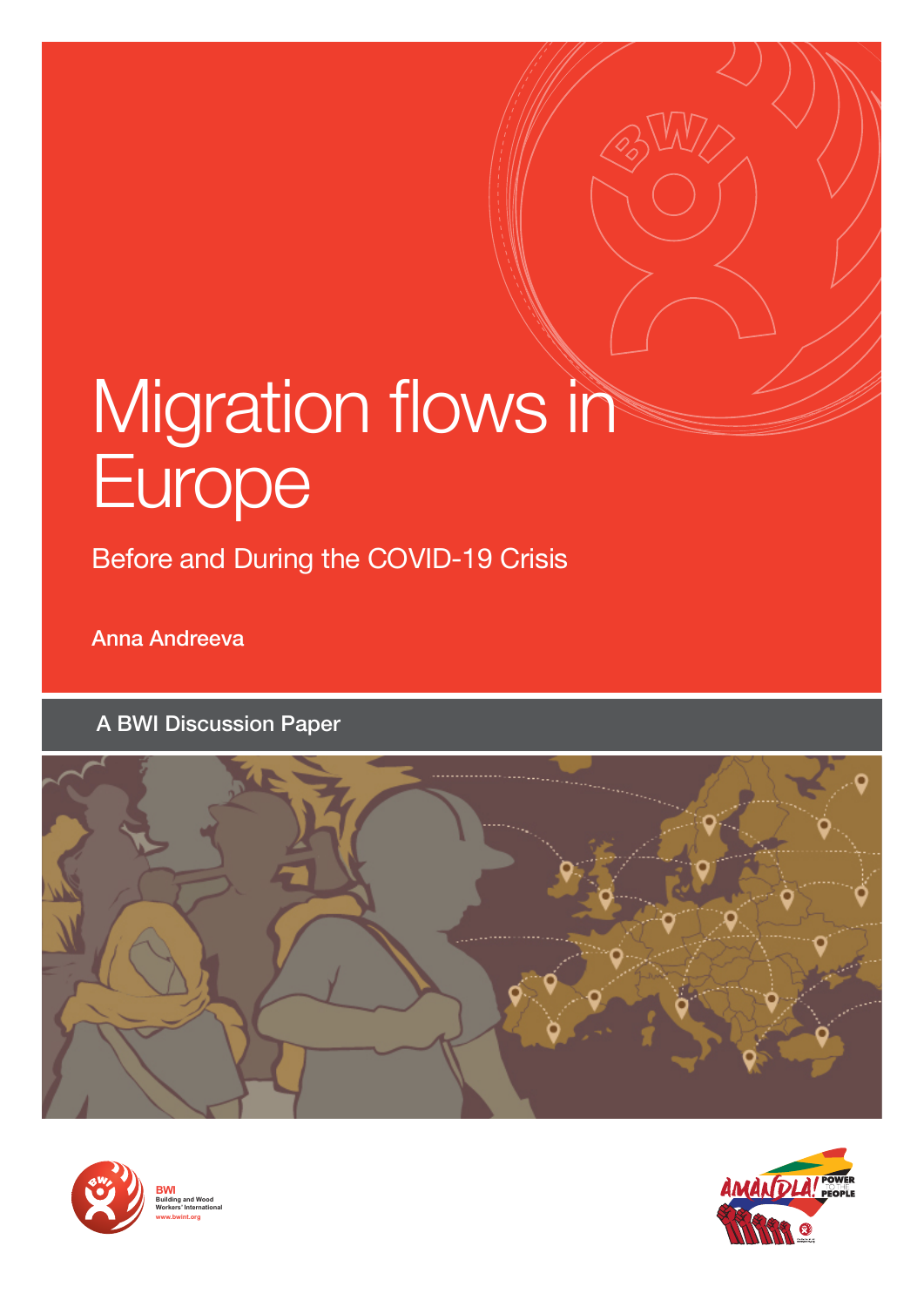### **Contents**

| Introduction                                         |    |
|------------------------------------------------------|----|
| Migration flows in Europe before the COVID-19 crisis | 2  |
| COVID-19 crisis impact on migration flows in Europe  | 10 |
| Conclusions                                          | 15 |
| <b>Sources</b>                                       | 16 |
| Abbreviations and definitions                        |    |

BWI is the Global Union Federation grouping free and democratic unions with members in the Building, Building Materials, Wood, Forestry and Allied sectors.

BWI brings together around 334 trade unions representing around 12 million members in 130 countries. The Headquarters is in Geneva, Switzerland while the Regional Offices are in Panama, Malaysia, and South Africa.

Our mission is to defend and advance workers' rights, and to improve working and living conditions in our sectors. The BWI, above all, has a rights-based approach. We believe that trade union rights are human rights and are based on equality, solidarity and democracy, and that trade unions are indispensable to good governance.

BWI goals include 1) to promote and defend human and trade union rights; 2) to increase trade union strength; 3) to promote a stable and high level of employment in our sectors; and 4) to influence policy and strengthen the capacity of institutions and tripartite structures in our sectors.

©2020 Building and Wood Workers' International (BWI). Parts of this publication may be excerpted or cited as long as the source is acknowledged.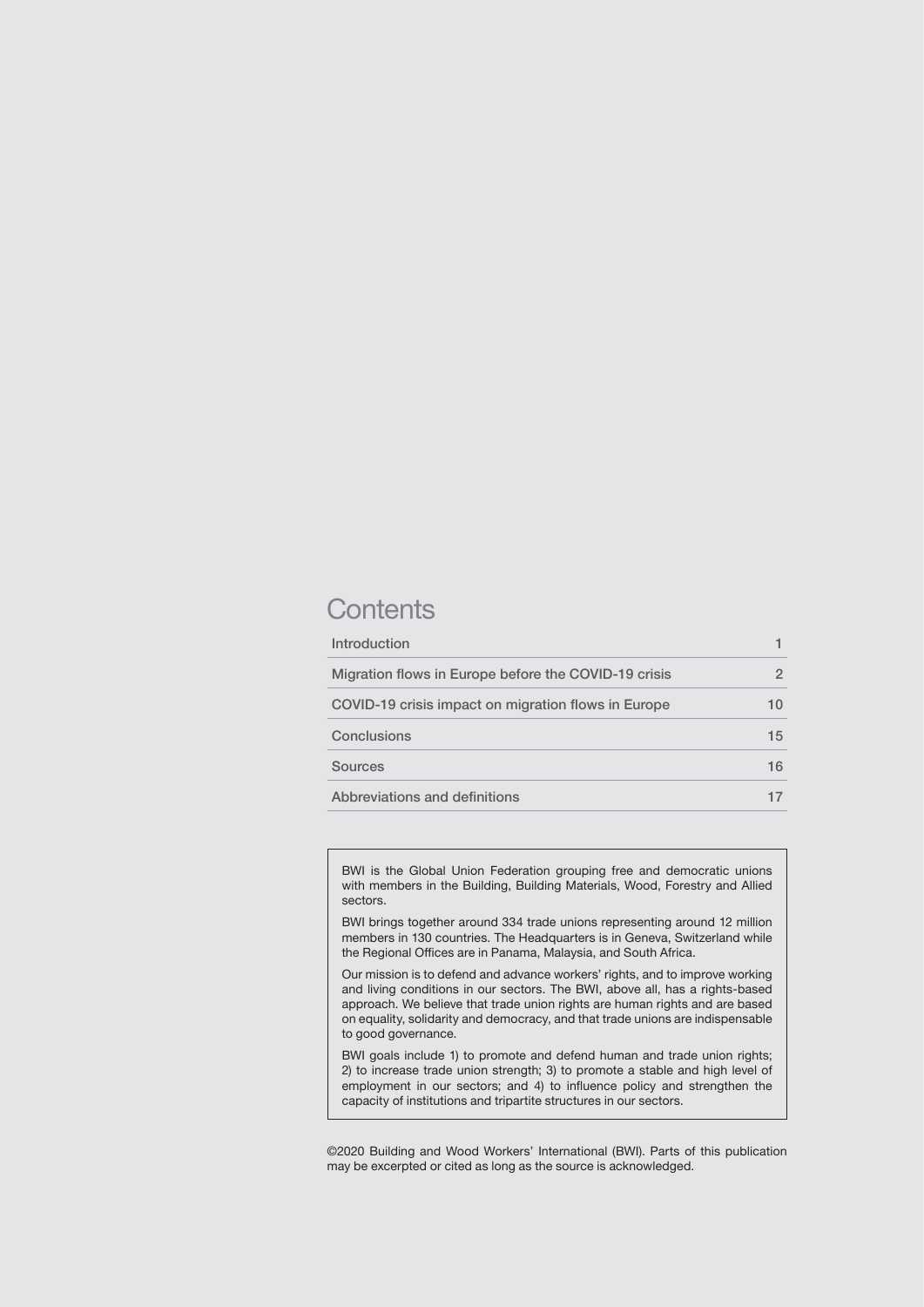## <span id="page-2-0"></span>**Introduction**

Even before the COVID-19 crisis, migration continued to be a contentious issue in Europe and remains on top of the political agenda across the region. While balanced debates on the issue were not absent, political rhetoric and public discourse on migration have at times been dominated by anti-immigrant sentiments. Over the course of 2017 and 2018, far-right wing groups across Europe promoted myths or "fake news" about migration. This was most evident in the coordinated online campaigns against the Global Compact for Migration by far-right activists, including through social media, online petitions and videos. General attitudes toward immigration also remain polarized, while negative anti-immigration political rhetoric continues to take place in several national elections across Europe.

With the rise of far right-wing groups in Europe, most European countries continue to face major challenges either as countries sending migrant workers or as the receiving countries of destination. Regarding the first group of countries, according to the International Organization for Migration (IOM), Lithuania, Bosnia and Herzegovina and Latvia experienced the steepest population decline from migration. In Moldova 41 percent of families have at least one family member working abroad.

According to the IOM, Northern and Western Europe, where most of the migrant destination countries are located, faced major challenges due to irregular migration and human trafficking for labour and sexual exploitation. Also, free movement in Europe faced challenges by the refugee crisis in 2015. The arrival of large numbers of migrants and refugees to Europe put pressure on the common European asylum system and affected the functioning of the Schengen rules. This led to a temporary suspension of the Dublin system and the introduction of border checks by several member States, and made many of the border countries with the European Union to serve as a filter barrier for refugees seeking to access the EU (Balkan countries, Turkey).

The COVID-19 crisis is deepening already existing problems with migration issues in Europe. It further challenged free movement in Europe, highlighted gaps in the legislation of migrant workers' host countries and "hunger" for migrant workers in Western Europe. Once again, the variability of migrant workers was exposed to society and governments.

The goal of this paper is to analyse recent migration trends in EU\EFTA countries, EUEA countries, Balkan countries, CIS countries, Turkey, the UK and identify main migration trends in the region before and during the COVID-19 crisis. This fact-finding analysis should serve as a basis for the BWI affiliates to build policies to protect migrant workers' rights in a post-COVID-19 world.

The research analysis is based on the most recent available reports and surveys of the International Organization for Migration (IOM), research by the Migration Policy Institute (MPI), academic researchers, reports by the European Commission and civil society organizations, and mass media publications.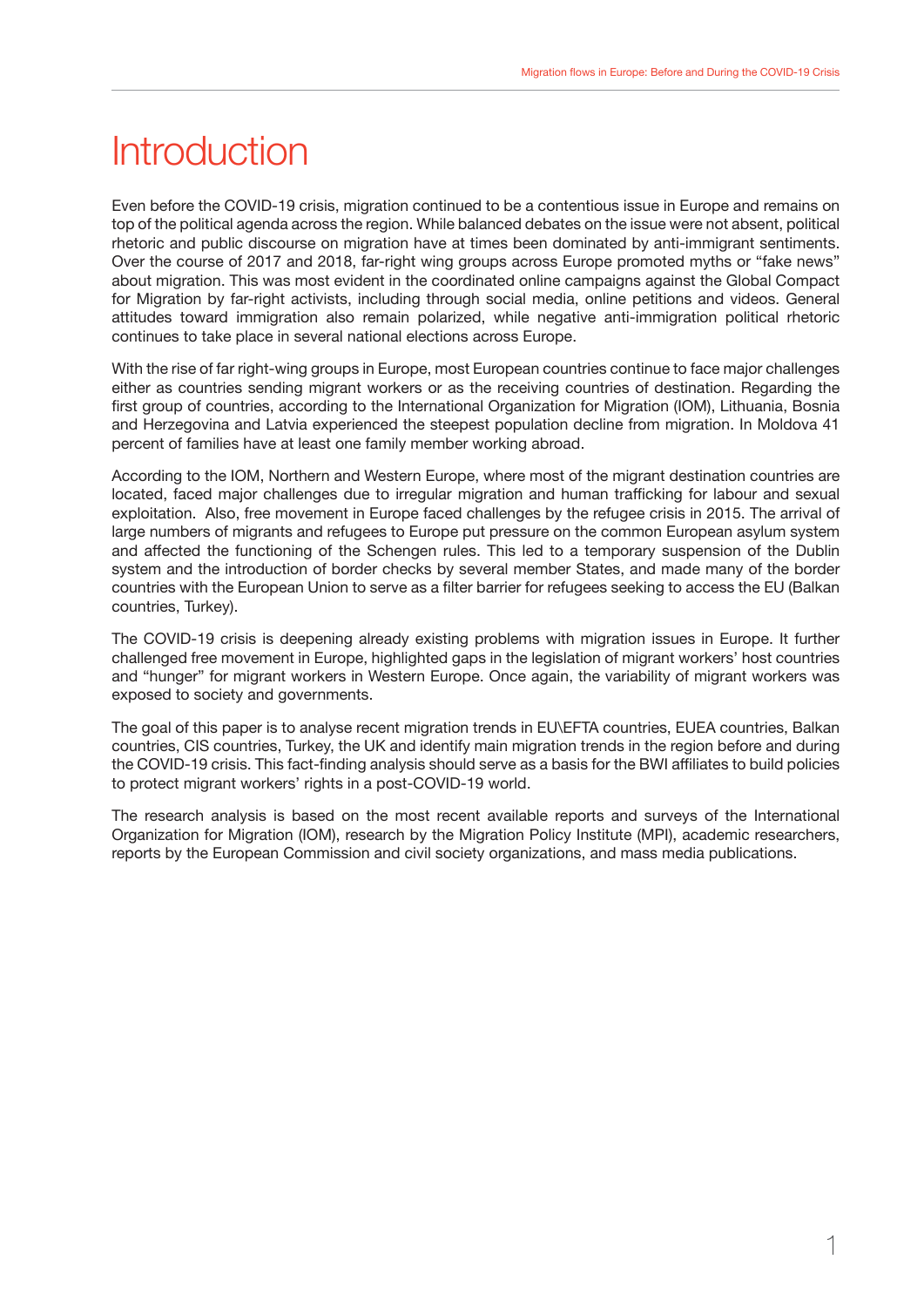# <span id="page-3-0"></span>Migration flows in Europe before the COVID-19 crisis

#### **Global trends**

The latest available estimates before the COVID-19 crisis indicate that there were roughly 164 million migrant workers around the world in 2017, accounting for nearly two thirds (64%) of the (then) 258 million global stock of international migrants. When compared with the global population of international migrants of working age – regarded as 15 years of age or older (234 million) – migrant workers account for 70 percent.

In 2017, 68 percent of migrant workers were residing in high-income level countries – an estimated 111 million people. An additional 47 million migrant workers (29%) were living in middle-income countries, and 5.6 million (3.4%) were in low-income countries. In 2017 there was a noticeable change in the destination country category; that is, from 2013 to 2017, high-income countries experienced a 7 percentage point drop in migrant workers (from 75% to 68%), while upper-middle-income countries recorded a 7 percentage point increase (from 12% to 19%).

Male migrant workers outnumbered female migrant workers by 28 million in 2017, with 96 million males (58%) and 68 million females (42%), in a context where males comprised a higher number of international migrants of working age (127 million or 54%, compared with 107 million or 46% females).

In 2018, India, China, Mexico, the Philippines and Egypt were (in descending order) the top five remittancerecipient countries, although India and China were well above the others, with total inward remittances exceeding USD 67 billion for both countries. When remittances are viewed as a percentage of gross domestic product, however, the top five remittance-receiving countries in 2018 were Tonga (at 35.2%), followed by Kyrgyzstan (33.6%), Tajikistan (31%), Haiti (30.7%) and Nepal (28%).

In 2018, for the fifth consecutive year, Turkey was the largest host country in the world, with 3.7 million refugees, mainly Syrians (over 3.6 million). Reflecting the significant share of Syrians in the global refugee population, two other bordering countries – Jordan and Lebanon – also were among the top 10. Pakistan and the Islamic Republic of Iran were also among the top 10 refugee-hosting countries, as the two principal hosts of refugees from Afghanistan, the second largest origin country. Uganda, Sudan, Germany, Bangladesh and Ethiopia comprised the others. The vast majority of refugees were hosted in neighbouring countries. According to UNHCR, the least-developed countries – such as Bangladesh, Chad, the Democratic Republic of the Congo, Ethiopia, Rwanda, South Sudan, Sudan, the United Republic of Tanzania, Uganda and Yemen – hosted 33 percent of the global total (6.7 million refugees). It is only when refugees are measured against national populations that high-income countries, such as Sweden (seventh) and Malta (ninth), rank among the top 10.

Most countries with internally displaced persons (IDP) in 2018 were either in the Middle East or sub-Saharan Africa. The Syrian Arab Republic had the highest number of people displaced due to conflict (6.1 million) at the end of 2018, followed by Colombia (5.8 million). The Democratic Republic of the Congo had the third largest number with 3.1 million, followed by Somalia (2.6 million) and Afghanistan (2.6 million). Over 30 million (nearly 75%) of the global total of 41.3 million displaced people live in just 10 countries. In terms of proportion of national population, the Syrian Arab Republic, whose conflict has dragged on for multiple years, had over 30 percent of its population displaced due to conflict and violence. Somalia had the second highest proportion (18%), followed by the Central African Republic and Colombia (both over 10%) (International Organization for Migration 2019).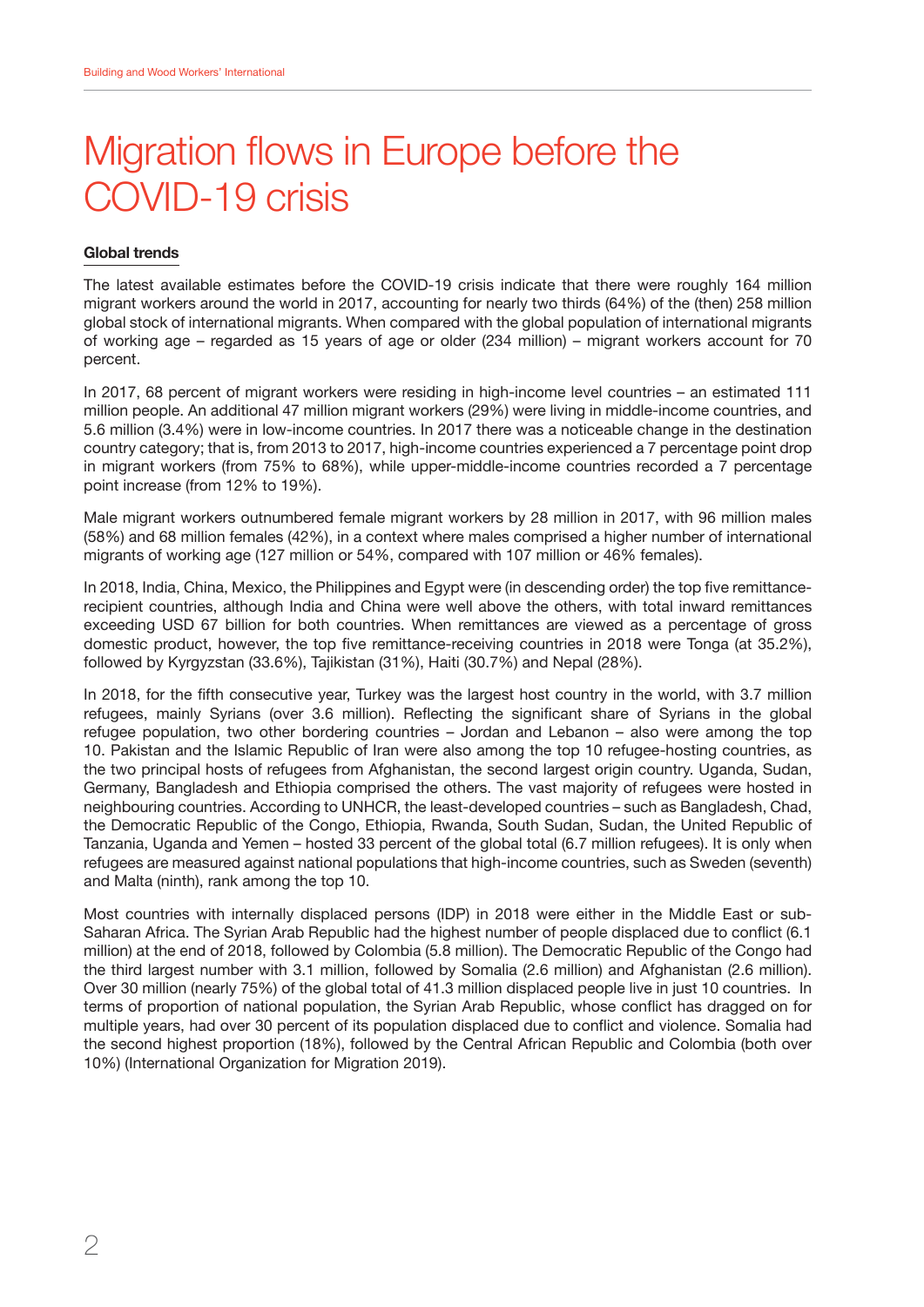#### **Table 1. Global trends**

**The number of international migrants globally in 2019: 272 million (3.5% of the world's population – 2.8% in 2000)** 

- ▶ 52 percent of international migrants were male; 48 per cent were female
- ▶ 74 percent of all international migrants were of working age (20-64 years).

#### **India continued to be the largest country of origin of international migrants**

- ► India had the largest number of migrants living abroad (17.5 million), followed by Mexico and China (11.8 million and 10.7 million respectively).
- ▶ The top destination country remained the United States (50.7 million international migrants).

#### **The number of migrant workers declined slightly in high-income countries while increasing elsewhere**

- ► Between 2013 and 2017, high-income countries experienced a slight drop in migrant workers (from 112.3 million to 111.2 million). Upper middle-income countries had the biggest increase (from 17.5 million to 30.5 million).
- ࢝ Globally, male migrant workers outnumbered female migrant workers by 28 million in 2017. There were 96 million male migrant workers (58%) and 68 million female migrant workers (42%).

#### **International remittances increased to USD 689 billion in 2018**

- ▶ The top 3 recipients of remittances were India (USD 78.6 billion), China (USD 67.4 billion) and Mexico (USD 35.7 billion).
- ▶ The United States remained the top country sending remittances (USD 68.0 billion) followed by the United Arab Emirates (USD 44.4 billion) and Saudi Arabia (USD 36.1 billion).

#### **The global refugee population was 25.9 million in 2018**

- ▶ 20.4 million refugees were under the mandate of the United Nations High Commissioner for Refugees (UNHCR) and 5.5 million were refugees under the mandate of the United Nations Relief and Works Agency for Palestine Refugees (UNRWA) in the Near East.
- ▶ 52 percent of the global refugee population was under 18 years of age.

#### **The number of internally displaced persons due to violence and conflict reached 41.3 million**

- ▶ This was the highest number recorded since the Internal Displacement Monitoring Centre began monitoring in 1998.
- ▶ The Syrian Arab Republic had the highest number of people displaced (6.1 million) followed by Colombia (5.8 million) and the Democratic Republic of the Congo (3.1 million).

#### **The number of global stateless persons in 2018 was 3.9 million**

▶ Bangladesh had the largest number of stateless persons (around 906,000). It was followed by Côte d'Ivoire (692,000) and Myanmar (620,000).

Source: IOM World Migration Report 2020

#### **Migration to Europe: general trends**

Over 80 million international migrants lived in Europe in 2019, an increase of nearly 7 percent since 2015, when 75 million international migrants resided in the region. A little over half of these (42 million) were born in Europe but were living elsewhere in the region; while this number has only moderately increased since 2015, it was much lower in 1990, at around 28 million. From 2015 to 2019, the population of non-European migrants in Europe increased from a little over 35 million to around 38 million.

Several European countries have experienced large changes in the size of their populations over the last decade. While some countries, such as Luxembourg, Norway and Switzerland experienced population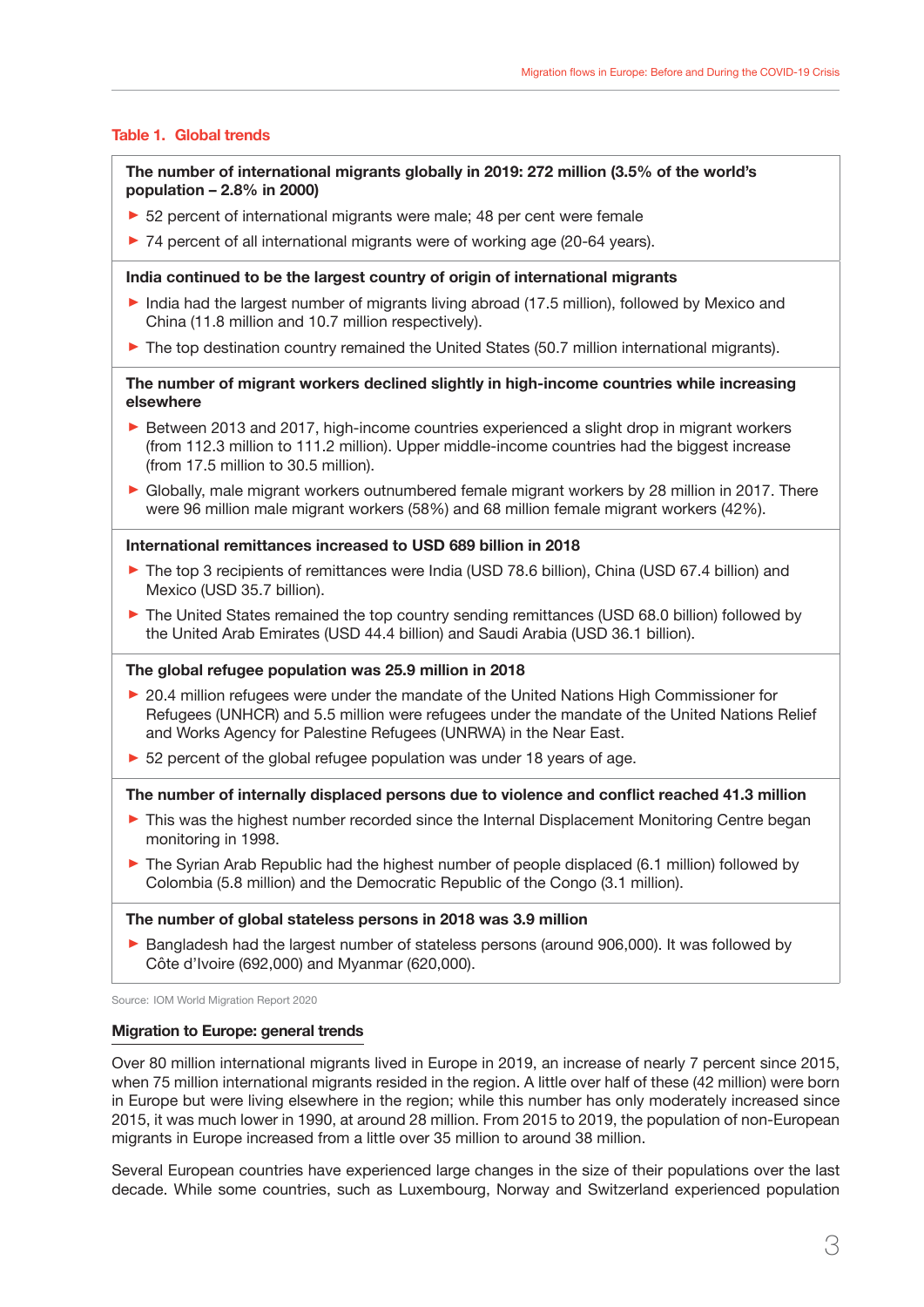growth, others underwent substantial population decline over the last 10 years. Lithuania, Bosnia and Herzegovina and Latvia experienced the steepest population declines (more than 10%). Low fertility rates are the most important driver of negative population change in parts of Europe. However, negative net migration, where the number of emigrants exceeds the number of immigrants, has also contributed to population decline on the continent, especially in countries such as Lithuania and Latvia.

Many countries in the east of Europe – such as the Russian Federation, Ukraine, Poland and Romania – have some of the largest emigrant populations within the region. At over 10 million emigrants in 2019, the Russian Federation had the largest population of its citizens living abroad in Europe. After the Russian Federation and Ukraine, Poland and the United Kingdom had the third and fourth largest European emigrant population (4.4 million and 4.3 million respectively). Bosnia and Herzegovina had the highest share of emigrants in comparison with the resident population in 2019. Portugal and Bulgaria, two countries that have long histories of emigration, also had high shares of populations abroad.

With over 13 million migrants in 2019, Germany had the largest foreign-born population of any country in Europe; the number of immigrants in the country increased by nearly 3 million between 2015 and 2019. The largest groups came from Poland, Turkey, the Russian Federation, Kazakhstan and the Syrian Arab Republic. The populations of the United Kingdom and France included over 9.5 million and around 8 million foreign-born people, respectively, in 2019. Migrants born in French-speaking North African countries made up some of the largest foreign-born populations in France. In the United Kingdom, some of the largest migrant populations were from India, Poland and Pakistan.

With foreign-born populations of around 6 million, Italy and Spain were the fifth and sixth most popular migrant destinations in Europe in 2019; both countries experienced slight increases in the number of foreignborn migrants since 2015. Many of the foreign-born populations in these countries came from elsewhere in Europe – such as Romania, Albania and Germany – or from North African countries such as Morocco. The migration of people from countries of the former Soviet Union – such as Ukraine, Kazakhstan and Uzbekistan – accounted for some of the largest European migrant corridors. Among European countries Switzerland had the highest share of migrants in its population (29.9%) followed by Sweden (20%), Austria (19.9%) and Belgium (17.2%).

In 2018, Germany continued to host the largest population of refugees and asylum seekers in Europe and the fifth largest in the world. The largest number of refugees in Germany came from the Syrian Arab Republic, Iraq and Afghanistan. France and Sweden were the second and third largest hosts of refugees in Europe, with over 368,000 and over 248,000, respectively. Ukraine and the Russian Federation produced the largest refugee population in Europe at the end of 2018, around 93,000 and 61,000 respectively.

Most new internal displacements in 2018 in Europe were the result of disasters, not conflict. Ukraine was the only country in Europe with new conflict-related internal displacements in 2018, with an estimated 12,000 new displacements due to conflict and violence during the year. The rest of the new internal displacements were triggered by disasters, with Greece recording the largest number of disaster-induced displacements (9,200) followed by France (6,300). Both countries suffered from significant floods and storms. The Russian Federation, Spain and Italy recorded over 3,000 new disaster displacements in 2018.

Irregular migration continues to pose challenges to the region, and remained high on the European agenda in 2017 and 2018. By the end of 2018, the largest number of irregular maritime arrivals to Europe used the Western Mediterranean route, which leads to Spain. This marked a change from 2016 and 2017, when irregular maritime migrants arrived to Europe in the greatest numbers via the Central Mediterranean route from Libya (mainly to Italy) or from Turkey to Greece on the Eastern Mediterranean route. In 2018, over 117,000 and more than 26,000 migrants arrived in Europe by sea and land, respectively. There were around 59,000 sea arrivals in Spain and 23,370 in Italy in the same year. More than 2,000 migrants died in the Mediterranean in 2018, with the Central Mediterranean route by far the deadliest route for irregular migrants in 2018 (over 1,300 deaths). While the number of migrants who died at sea trying to reach Europe dropped in 2018 due to fewer overall crossings, the death ratio along the Central Mediterranean route increased from 2.6% in 2017 to 3.5% in 2018 and, by April 2019, it had reached 10 per cent. A large number of maritime arrivals in 2018 came from countries that continue to be affected by violence and conflict, including Afghanistan, the Syrian Arab Republic and Iraq, especially to Greece. North and sub-Saharan Africans also continued to make up a significant portion of migrant flows to Europe, especially to Italy and Spain.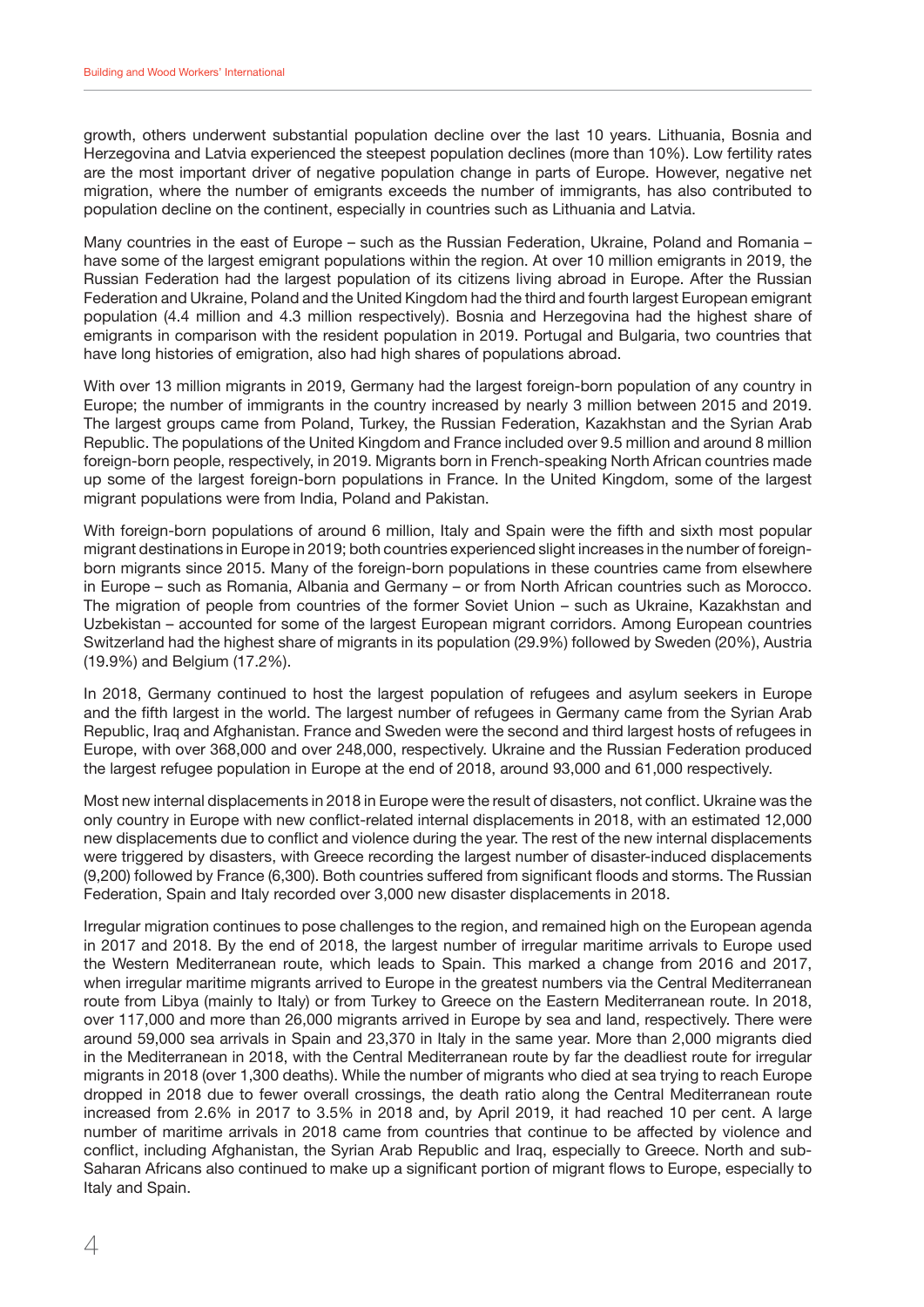Human trafficking remains a major challenge in Europe, and the region has seen a rise in both trafficking for labour and sexual exploitation. Trafficking in human beings for sexual exploitation remains the predominant form of human trafficking in Europe (56%), followed by labour exploitation (26%) and other forms of exploitation, such as forced begging or organ removal (18%). Women and girls continue to be the most vulnerable group (68% of victims), often exploited in care and domestic work and forced prostitution. Two important trends reported by EU Member States are the sharp increase in child trafficking (23% of all victims) and the growth of intra-EU trafficking (44% of victims are EU citizens). Profiles of traffickers and their modus operandi have changed, with an observed increase in the number of women and younger perpetrators and a growing role of Internet and social media in recruitment and distribution of exploitation materials. Despite growing awareness and knowledge of trafficking practices, prosecution and conviction rates remain low. Irregular migrants are especially vulnerable, as traffickers often take advantage of their status to lock them into cycles of exploitation. In 2018, a case of migrant fishermen working on Irishregistered trawlers was brought to the Republic of Ireland's High Court; some of the migrants were believed to have been trafficked and worked under harsh conditions, including being racially-abused, underpaid and overworked (International Organization for Migration 2019).

#### **Table 2. Migration in Europe: general trends**

| Non-EU migrants in Europe in 2019                                     | 38 million people                                                                        |
|-----------------------------------------------------------------------|------------------------------------------------------------------------------------------|
| EU migrants in Europe in 2019                                         | 42 million people                                                                        |
| Countries in Europe with population<br>growth                         | Luxembourg, Norway and Switzerland                                                       |
| Countries in Europe with population<br>decline                        | Lithuania, Bosnia and Herzegovina and Latvia                                             |
| Countries with largest emigrate<br>population                         | Russian Federation, Ukraine, Poland, the UK, Romania                                     |
| Countries with the largest foreign-<br>born population                | Germany, the UK, France, Spain, Italy                                                    |
| Country with the largest population<br>of refugees and asylum seekers | Germany                                                                                  |
| Countries with the largest internally-<br>displaced persons           | Russian Federation, Ukraine, Spain, Italy                                                |
| Countries of origin for the irregular<br>migrants                     | Afghanistan, the Syrian Arab Republic, Iraq, North and Sub-<br>Saharan African countries |

Source: IOM World Migration Report 2020

#### **Intra-EU labour migration (mobility)**

The latest developments confirm that intra-EU mobility continues to grow, but at a slower pace than in previous years. In 2018, there were 17.6 million EU-28 citizen-movers within the EU. The stock of EU movers of working-age grew by only 3.4% in 2018, in comparison to the average of 5% in previous years.

The EU-LFS indicates a figure of 11.7 million EU movers of working age, out of which active movers made up 83% (9.7 million in 2018), a 2% increase from 2017. In addition, there were 1.5 million cross-border workers in the EU. Around half of all EU movers reside in either Germany or the UK and a further quarter reside in Spain, Italy or France. Romania, Poland, Italy, Portugal and Bulgaria remained the five most important sending countries in 2018.

Net mobility of EU-28 movers, while remaining positive, continued to decrease in 2017 (-18%). Net mobility of nationals of EU Member States remained negative, nevertheless the share of those who returned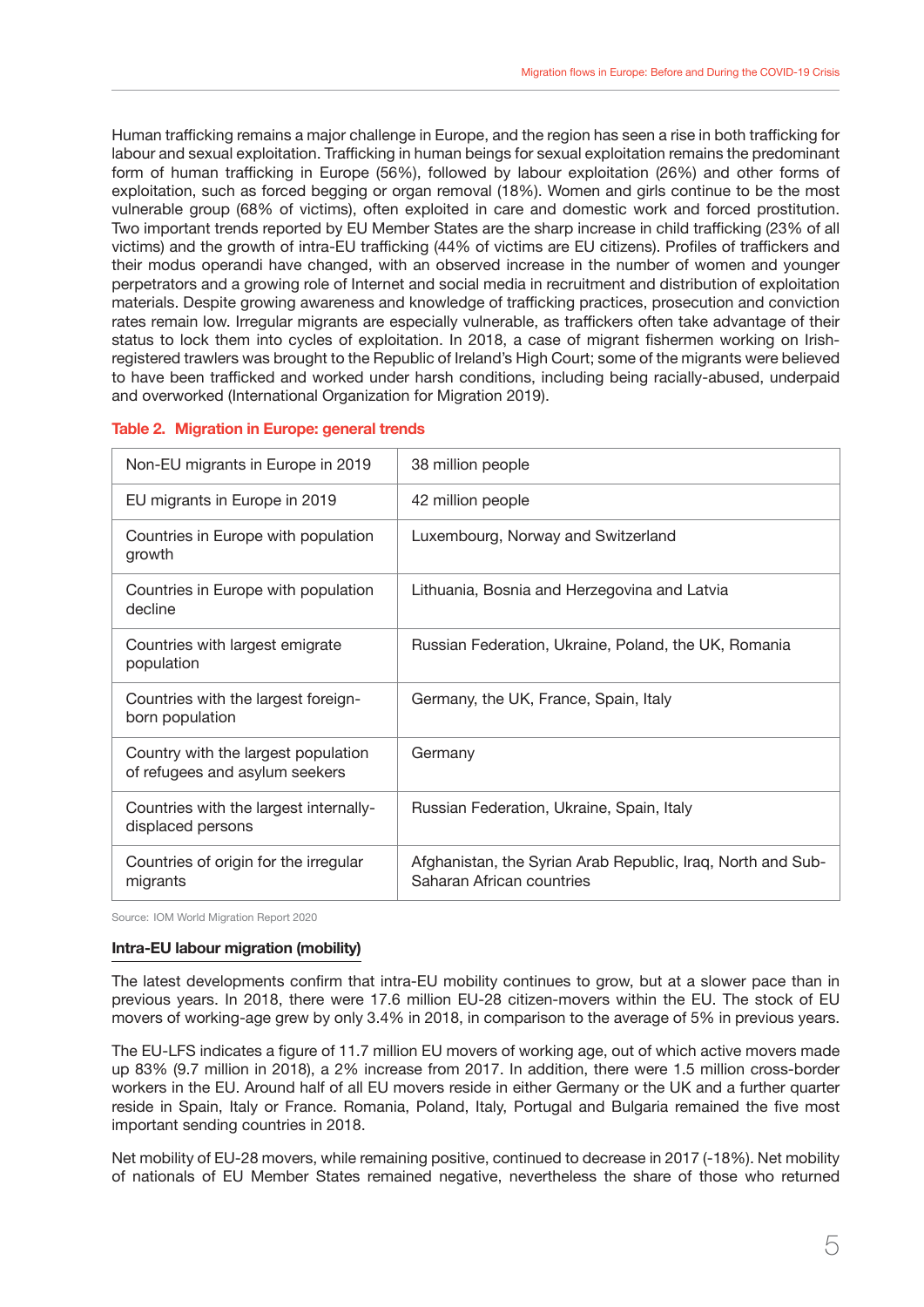compared to those who left in 2017 increased to 72% (66% in 2016), meaning that for every four persons who leave, three return.

The employment rate of EU movers increased from 76% in 2017 to 77% in 2018, 3 percentage points above that of nationals in the host countries. Also, EU movers' unemployment rate, while declining to 7%, remained 1 percentage point higher than that of nationals of the host countries. When comparing employment rates of EU movers to those of citizens in their countries of origin who did not move, those who moved were more likely to be employed than those who did not. In most Member States, EU-28 movers are also less likely to be unemployed than those remaining at home.

The main sectors of employment for EU movers in 2018 were, similar to the previous year, manufacturing, wholesale and retail trade, construction and accommodation and food services and, compared to 2017, a significant gain of employed movers was found in the IT sector (+ 14%).

Across the EU, 36% of active EU-28 movers have high education levels, 40% have medium and 23% have lower education levels. A fifth of EU movers are employed in low-skill or elementary occupations that require only a lower secondary degree; another fifth are employed in high-skill occupations. The remaining movers are employed in occupations with medium skill level requirements.

Regarding the length of mobility spells, data showed that among those movers who stayed in their host country for at least one year ("long-term movers"), over 50% stayed only between one and four years. Furthermore, mobility of a few years (one to four years) increased significantly since 2004.

A similar trend can be observed in short-term mobility (moving for less than 12 months): the number of short-term movers increased in total and as a proportion of all movers since 2004. However, there are country differences when compared to long-term mobility: whereas short-term mobility increased much stronger than long-term mobility in Germany, the opposite was true for the UK. Furthermore, posting of workers – which can be considered a special form of short-term mobility, given that the average length of posting is three months – almost doubled in volume since 2011 (European Commission 2020).

| Total number of EU-28 movers       | 17.6 million                                                                                                                                                                                                                       |
|------------------------------------|------------------------------------------------------------------------------------------------------------------------------------------------------------------------------------------------------------------------------------|
| Number of EU movers of working age | 11.7 million                                                                                                                                                                                                                       |
| Top destination countries          | Germany, UK, Spain, Italy, France                                                                                                                                                                                                  |
| Top sending countries              | Romania, Poland, Italy, Portugal and Bulgaria                                                                                                                                                                                      |
| Main sectors of employment         | Manufacturing, wholesale and retail trade, construction,<br>accommodation and food services, IT sectors                                                                                                                            |
| Education level of EU-movers       | 36% of active EU-28 movers have high education levels,<br>40% medium and 23% lower education levels                                                                                                                                |
| <b>Employment occupations</b>      | A fifth of EU movers are employed in low-skill or<br>elementary occupations; another fifth are employed<br>in high-skill occupations. The remaining movers are<br>employed in occupations with medium-level skill<br>requirements. |

#### **Table 3. Intra-EU labour migration (mobility)**

Source: 2019 Annual Report on Intra-EU labour mobility

#### **Migration flows to/from Balkan countries**

The EU's externalisation of migration and border management to the Western Balkans stands in sharp contrast with its long-standing goal of a stabilisation of the region pursued in the framework of the EU's enlargement process. The process of externalisation of EU borders to the region began before the socalled "refugee crisis" hit the headlines in 2015. Migration management has been a prominent issue in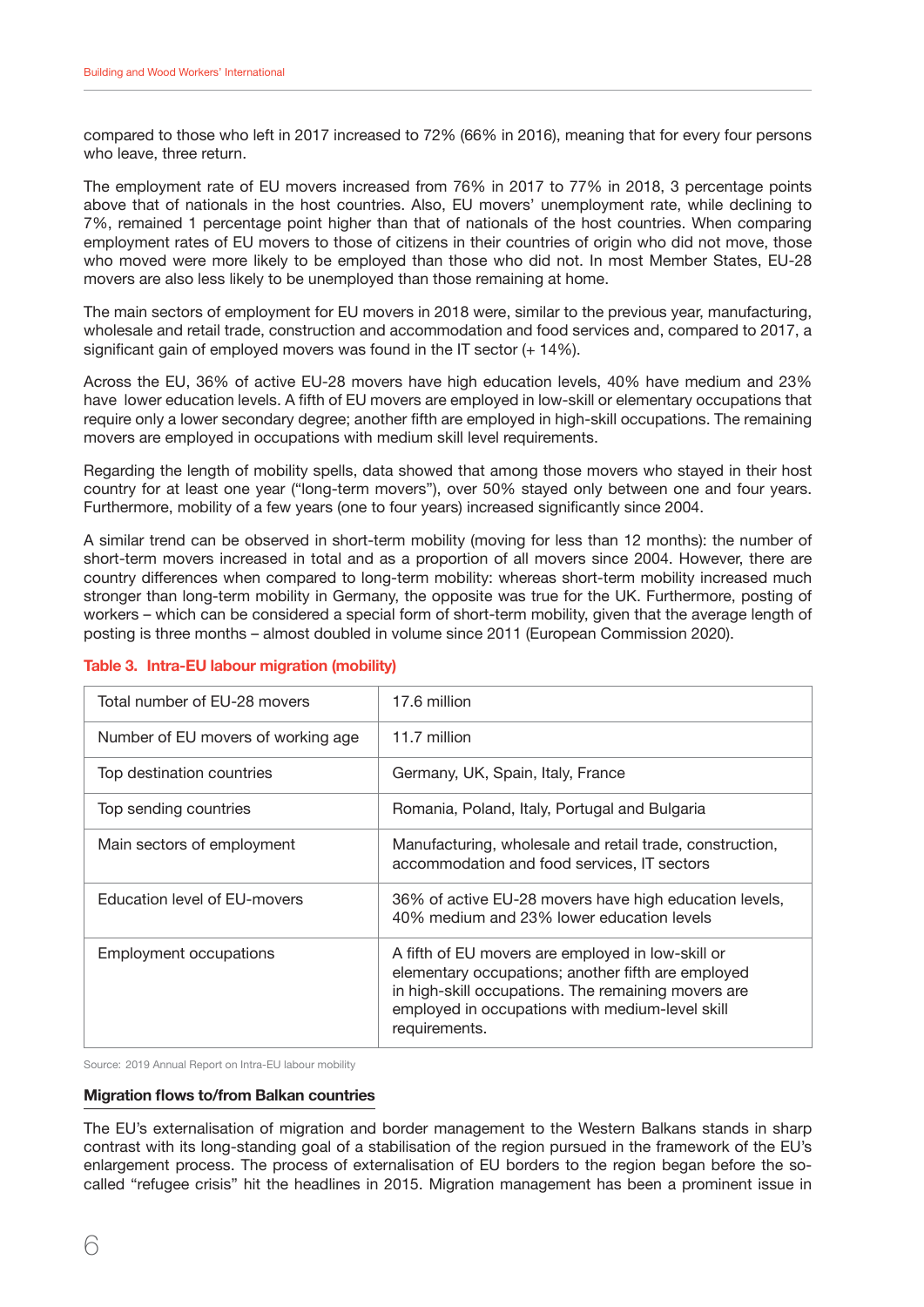EU-Western Balkan relations since the early 2000s through the EU's use of the quid-pro-quo strategy involving visa facilitation and readmission agreements as well as the enlargement process, which in some cases ran in parallel.

Visa facilitation and readmission agreements between the EU and Albania, Bosnia and Herzegovina (BiH), Republic of North Macedonia, Montenegro and Serbia entered into force between 2006 and 2008, offering speeded up visa procedures for citizens of those countries in exchange for stepped up migration cooperation, primarily aiming to curb irregular migration to the EU.

With the unfolding of the so-called "refugee crisis" in Europe, the Eastern Mediterranean route became the focus of the challenge. First, EU member states undertook actions to reduce the flow, both as a bloc and bilaterally as single countries. The EU-Turkey Statement, signed in March 2016, and the progressive strengthening of EU border controls neighbouring the Western Balkans led to a drastic drop in the number of migrants and refugees arriving in the EU via this route.

Secondly, the EU pursued a more effective border control regime in the region. Based on a reinforced mandate agreement for the European Border and Coast Guard Agency (EBCGA), signed in October 2016, and following draft agreements with countries of the region, the Agency was able to provide assistance and carry out operational activities in the region.

While the number of migrants crossing the region was significantly reduced, these interventions resulted in accumulation of migrants in certain areas and undue pressure on domestic systems in certain countries. At the end of 2017, the main route simply moved to Northern Albania, Montenegro and BiH. Yet, the strict controls at the Croatian border turned BiH into a bottleneck.

Bosnian authorities registered 21,163 migrants illegally entering the country in 2018. According to the International Organisation for Migration (IOM), only a small number of migrants entering BiH desire to stay in the country and instead seek to reach Western EU countries, which are attractive not only for economic opportunities, but also for existing family and social ties. Moreover, most of the countries of the region were unprepared to deal with refugees due to a structural lack of facilities and resources. In the case of BiH, considering a total population of 3.5 million and an economy still recovering from the civil war, the state is unable to deliver necessary assistance and services for new or existing migrants in the country. Above all, BiH lacks a system able to host migrants and EU funding cannot fill the structural gaps because in addition to money, manpower and technical support are needed to address inadequacies in migration management.

From a regional perspective, the EU's externalisation of migration management is also adding stress and tensions between states in a region where unresolved territorial disputes and a still delicate balance between different forces continue to pose a threat (Liperi 2019).

Two of the critical issues facing migrant workers from Balkan countries are human trafficking and labour exploitation. For example, mass media and civil society organizations reported that in 2007-2009 about 700 workers from BiH, Serbia and Northern Macedonia were most severely exploited working on construction of state capital facilities in Baku, Azerbaijan (ASTRA 2019).

#### **Migration flows from Moldova, Georgia, Ukraine**

As a result of the European Union Association Agreements, liberalisation of the visa regime has taken place for citizens of Ukraine, Georgia, and Moldova, allowing them visa-free entry to the Schengen countries. This visa-free regime has opened up the European labour market for workers from Georgia, Moldova and Ukraine, thus making their domestic labour markets vulnerable. Since the Association Agreement provisions do not stipulate any specific commitments for the signatories in terms of wage levels, wages in Georgia, Moldova and Ukraine remain persistently low. This forces millions of workers to seek employment in EU countries. Additionally, significant price hikes for energy and utility services observed in these three countries have reduced citizens' incomes even further.

Based on the survey on migration and human trafficking in Ukraine, Moldova, Belarus and Georgia conducted in 2017-2019, it is possible to draw main conclusions regarding labour migration form Georgia, Moldova, Ukraine.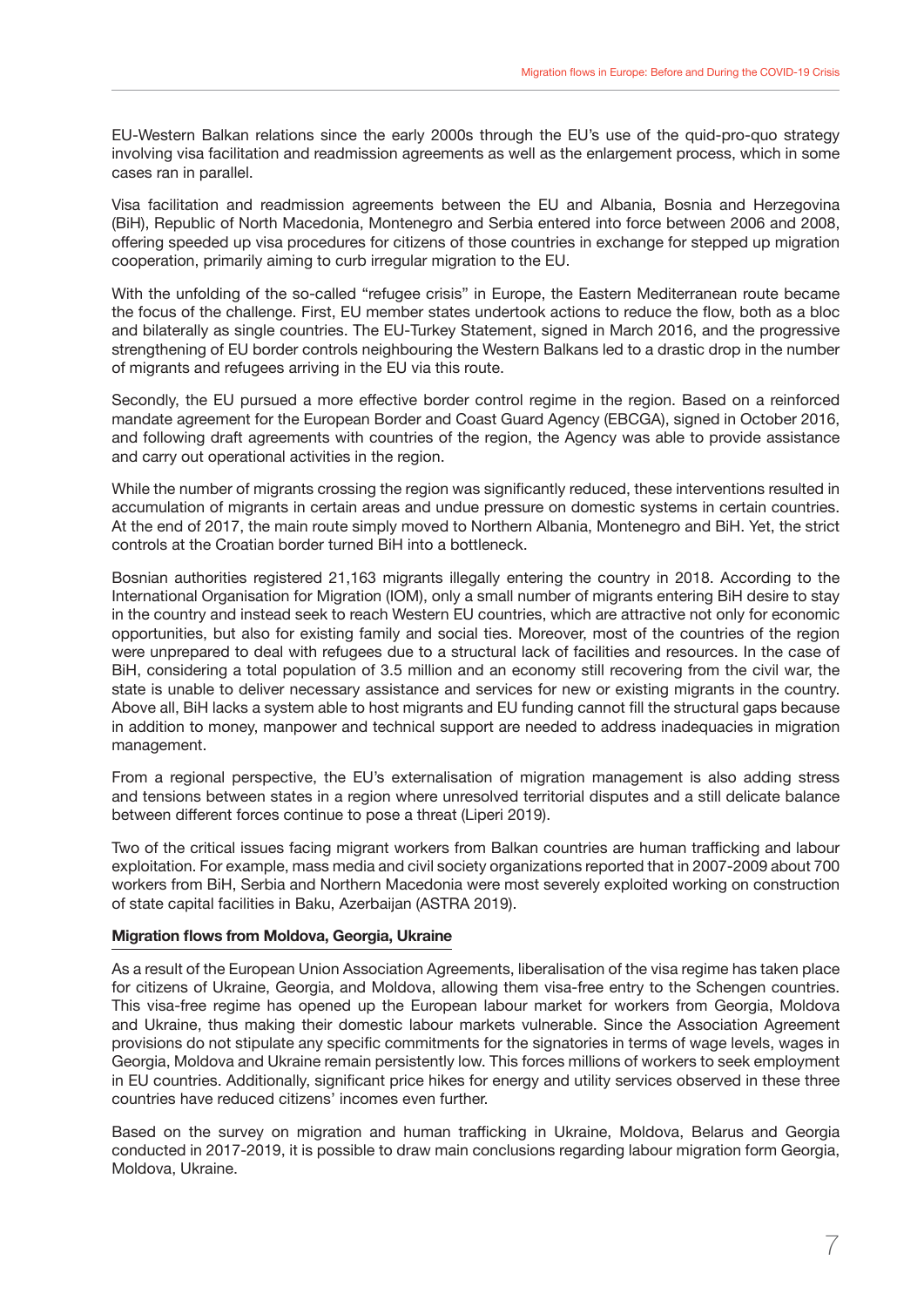Of the three countries, the highest percentage of families with external labour migrants was observed in Moldova (near 41%), near 10% in Ukraine and 9% in Georgia. In absolute numbers more than 1 million workers from Ukraine went abroad: this number is reflected in official statistics, however IOM estimates that over 3 million Ukrainians work abroad. According to the official statistics over half a million workers from Moldova were abroad as well as nearly a quarter million from Georgia. IOM estimates that over one million Moldavian workers went abroad. In Moldova there is the greatest potential for labour migration to grow, as every fifth worker stated that they were planning to find jobs abroad. In Ukraine and in Georgia this potential is growing as well.

The most desired three categories of jobs abroad for workers from Moldova, Georgia and Ukraine in 2019 were related to qualified work in professional, domestic and construction work.

In 2019 for workers from Georgia the three most desired destination countries were Poland, the USA and Italy; for workers from Moldova they were Germany, Italy, Russian Federation; and for workers from Ukraine they were Germany, Poland and the Czech Republic (International Organization for Migration 2019).

|  | Table 4. Migration from Georgia, Moldova, Ukraine |  |  |  |  |
|--|---------------------------------------------------|--|--|--|--|
|--|---------------------------------------------------|--|--|--|--|

|                                                         | Georgia                | Moldova                   | <b>Ukraine</b>        |
|---------------------------------------------------------|------------------------|---------------------------|-----------------------|
| Percent of families<br>with external labour<br>migrants | 9%                     | 41%                       | 10%                   |
| Number of migrant                                       | 223,000                | 542,000 (1,000,000        | 1,051,000 (3,000,000  |
| workers in 2019                                         |                        | IOM estimates)            | IOM estimates)        |
| Desired countries of                                    | Poland, the USA, Italy | Germany, Italy,           | Germany, Poland,      |
| destinations                                            |                        | <b>Russian Federation</b> | <b>Czech Republic</b> |

Source: Survey on migration and human trafficking in Ukraine, Moldova, Belarus and Georgia.

#### **Migration in CIS countries**

The Russian Federation remains the major destination country in the CIS sub region (the second biggest in Europe and the fourth in the world). In 2019, the country received around 11.6 million international migrants.

Most migrants have come from neighbouring countries, most notably members of the Commonwealth of Independent States. Immigrants from Ukraine comprised the largest number of foreign-born residents in the Russian Federation (over 3 million), followed by Kazakhstan (around 2.5 million) and Uzbekistan (1.1 million). The Russian Federation's large number of international migrants, many of whom are labour migrants, means that the country is also one of the biggest origins of remittances in the world. In 2018, remittances from the Russian Federation amounted to USD 21 billion, owing to the slow and steady rebound of the country's economy that continues to attract labour migrants. The biggest migrant sending countries are Kyrgyzstan, Belarus, Tajikistan and Uzbekistan. Kyrgyzstan and Tajikistan are the second and the third world biggest remittance-recipient countries, when remittances are viewed as the percentage of GDP.

Along with the Russian Federation, Kazakhstan is the major destination for labour migrants from Kyrgyzstan. In 2019, Ukraine also had a significant number of foreign-born residents at around 5 million, with migrants originating in large part from Belarus, Kazakhstan, the Republic of Moldova, the Russian Federation and Uzbekistan.

Russia, Kyrgyzstan, Kazakhstan, Belarus and Armenia are members of the Eurasian Economic Union Customs Union (EAEU CU). When the EAEU was created, the common Customs Union (unlike under its predecessor, the EAEC) became an integral part thereof, with all member-states automatically joining it the moment of joining the EAEU. According to Article 4 of the EAEU Treaty signed on May 29, 2014, the Customs Union ensures free movement of goods, services, capital and workforce - the "four freedoms" as well as the implementation of coordinated, agreed, or common policies in branches of economy.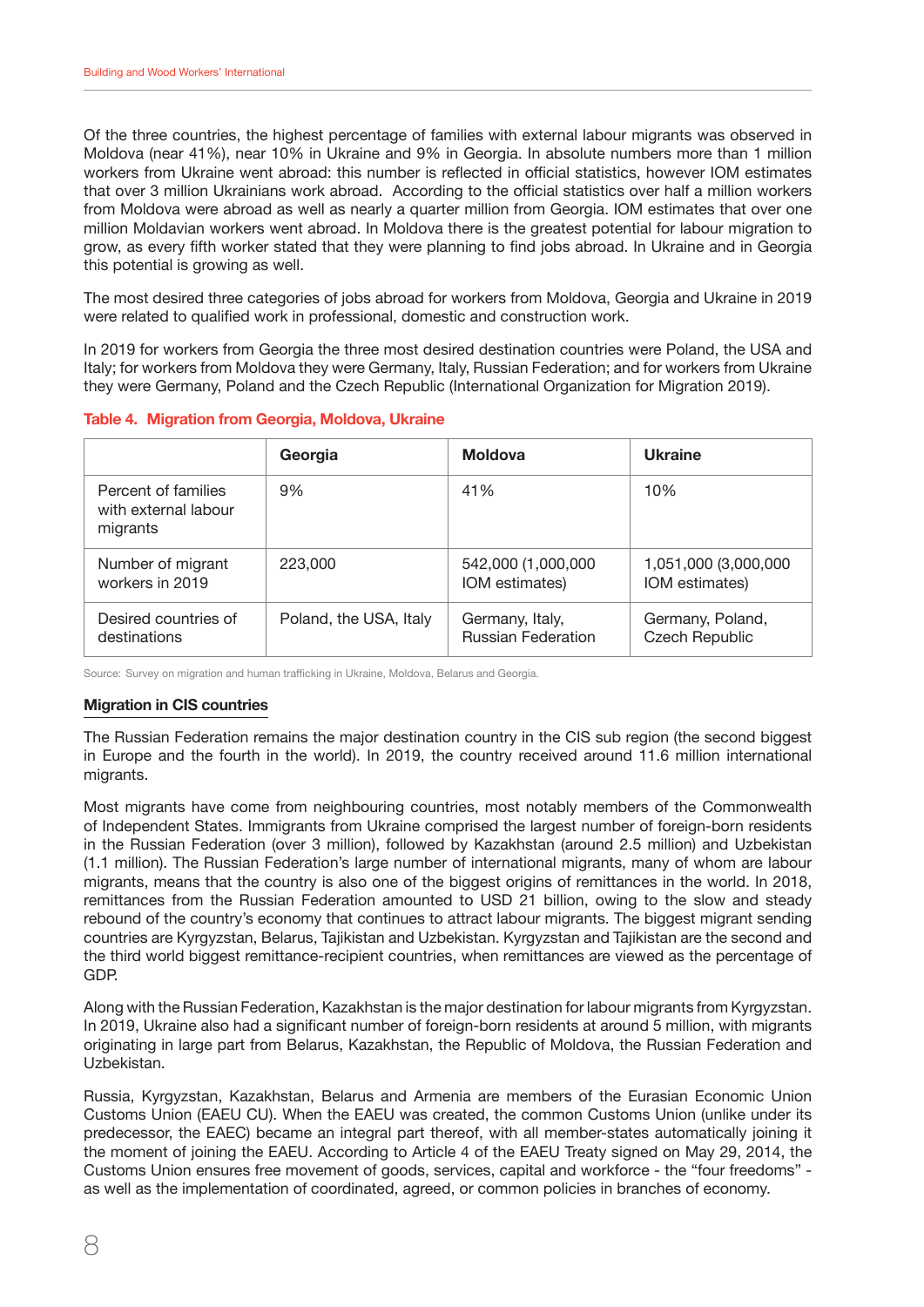The majority of experts share an opinion that this economic union is, largely, a political superstructure rather than a common economic space. At the same time, the fact that workers from Kyrgyzstan, Kazakhstan, Belarus and Armenia do not require a work permit to be able to work in Russia contributes to the massive migration of labour to Russia, which leaves the national labour markets weakened. Also, the EAEU Treaty does not regulate migration processes and does not cover the issues of wages and working conditions.

#### **Examples of EU countries' migration legislation and practice**

The legal migration channels for work open to low-skilled and middle-skilled migrants tend to be highly demand-driven. The role of the government in managing these labour migration systems varies significantly among countries in Europe. Sweden is the one example of a government that takes an employer-oriented approach to managing labour migration flows, granting companies broad discretion to hire labour migrants from third countries for any profession and at any skill level provided the job offer is in line with Swedish collective agreements for that occupation. This market-led approach leaves the government with relatively little leeway to control the scale or profile of admissions. Spain, Italy, Germany and France also rely on demand-driven approaches, but their governments have assumed a more state-led approach to managing labour migration flows and shaping the profile of who is allowed to enter and on what terms. Like most high-income countries, they rely on a range of measures to influence the recruitment of foreign workers, including labour market tests, shortage-occupation lists, quotas, short-term admissions and selection based on cooperation with third countries. These approaches are usually not used in isolation but in combination.

Most high-income countries (including Germany, Italy, France and Spain) use labour market tests to verify that employers cannot fill a vacancy with a local worker. This is a means of maintaining control over the process of recruiting foreign workers. These tests also protect the domestic labour force from undue competition in terms of salary or working conditions. Labour market tests require employers to publicly advertise each job opening, including job requirements, qualifications needed and sometimes the salary, to verify that no local workers can meet the demand. Employers usually have to post this advertisement with national, regional or local employment services and the EU's job mobility portal (EURES). They may also have to use other channels such as local newspapers and specialised websites and they may be required to pay for these in a number of countries.

In Spain, an employer seeking to recruit a foreign worker is required to first advertise the position through the local public employment office for 25 days before notifying that office of the outcome of the recruitment process. In the case of a negative outcome, the office will certify that there are no local workers qualified to perform the duties required by the job, subject to final review by the Secretary of State for Migration.

Shortage occupation lists collate in-demand occupations to allow employers in specific sectors to hire foreign workers more easily. These lists can be used as a basis for bypassing complex labour market tests (or, in the case of points-based systems, for favouring migrants who are qualified to work in shortage occupations). In France and Spain, employers looking to hire people in these shortage occupations can bypass labour market tests and thus recruit workers more quickly. Spain introduced its shortage occupation list as a way to speed up the recruitment process.

Numerical limits for certain sectors, admission channels or labour migration systems as a whole can provide a greater degree of control over both the number and profile of labour migrants arriving each year. However, the key question is whether these quotas serve as a strict upper limit or as a target – and what to do if demand outstrips supply. If governments struggle to forecast what labour or skills shortages they may face, the task of setting appropriate quotas seems even more difficult. For some countries, these quotas may cap the number of residence and work permits that can be issued to non-EU foreign workers.

In addition to measures to shape the scale or profile of labour migration, governments can also opt to admit some workers on a very short-term basis or for recurring – though strictly temporary – periods. Most of the countries in Europe admit low and middle-skilled workers on an initially temporary basis, these workers typically do not have access to opportunities for longer-term residence beyond the provisions to facilitate re-entry for multiple seasons. This approach is used for workers who are needed on a short-term, seasonal basis in the agriculture, construction, horticulture, hospitality and tourism sectors, for instance.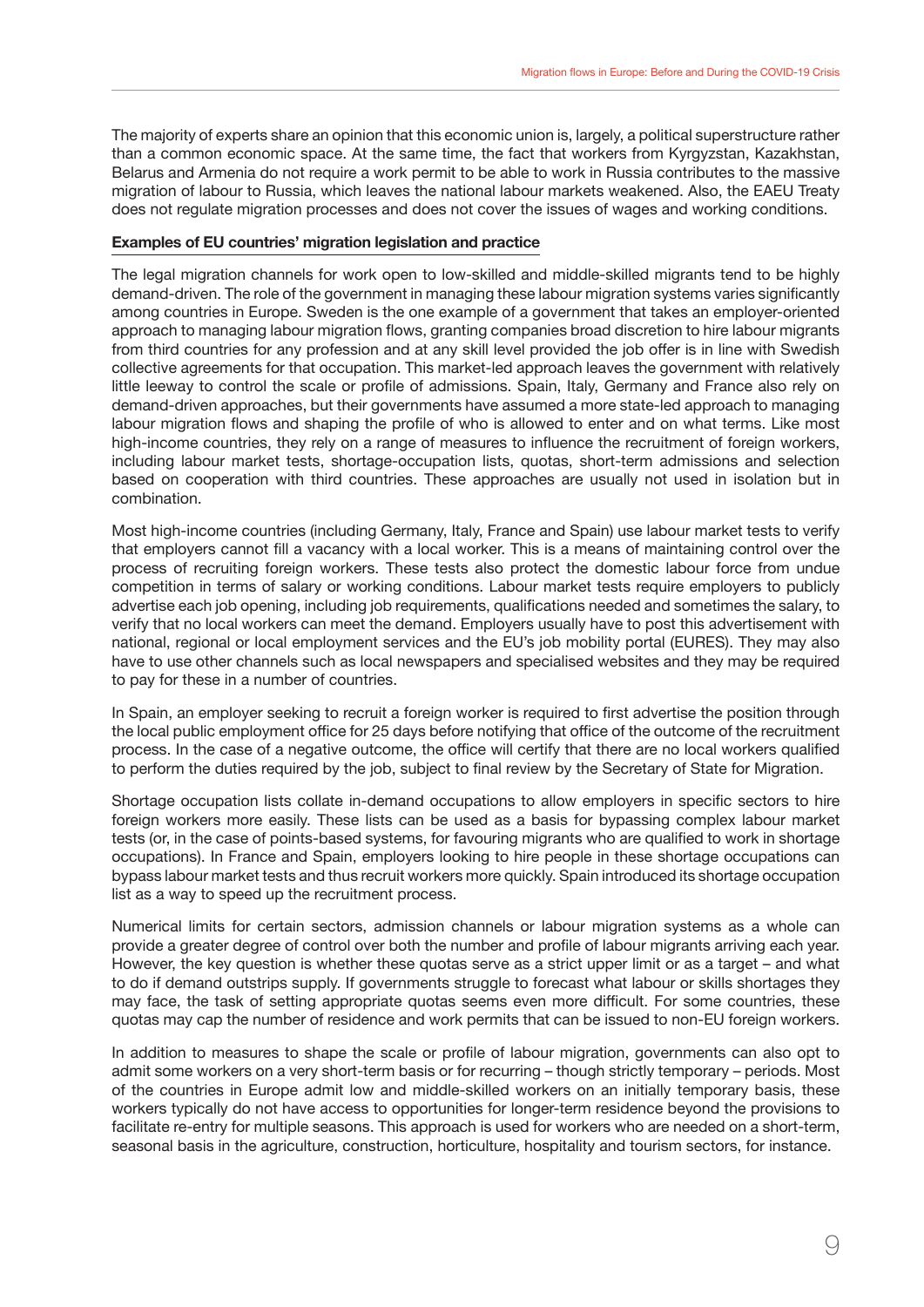<span id="page-11-0"></span>Spain primarily recruits seasonal workers through its Collective Management System. In doing so, it relies on countries with which it has signed a bilateral agreement on managing labour migration flows, such as Morocco. This system allows autonomous communities to customise their schemes according to local needs. However, since the economic crisis the quota set under the Collective Management System has been drastically reduced. On the other hand, due to a recent recovery in certain sectors of the Spanish economy, including the agricultural sector, admissions for seasonal work have started to increase again. The French system is similar, as it is based on well-established cooperation with Morocco and Tunisia, countries which provide most of the seasonal workers coming to France every year. French employers can thus build on solid networks with these two countries.

In Italy, the government sets quotas for seasonal workers and cooperates with selected partner countries. The economic downturn led to massive cuts in the number of slots available in Italy's quota system, from 80 000 slots in 2007 to 17,000 in 2017. Sweden, on the other hand, does not use bilateral agreements, but migrant networks and established links between employers and recruitment agencies in Thailand have led to a de facto migration corridor emerging between Sweden and Thailand for berry pickers. Germany's labour migration system in principle follows a universalist approach without offering preferential access to nationals from groups of third countries though there are some exceptions, most notably the Western Balkans Regulation and a range of small-scale pilot projects with third countries.

Another option for governments looking to shape the profile of labour migration flows are country-specific approaches, which are often combined with other approaches as detailed above, for example by reserving part of a quota for nationals of certain origin countries or giving them privileged access to available channels by lowering entry requirements. This country-specific approach may be motivated by shared historical, cultural or economic ties, or it may be informed by more contemporary foreign policy, economic or migration management priorities (The Expert Council's Research Unit (SVR Research Unit)/Migration Policy Institute Europe (MPI Europe) 2019)).

# COVID-19 crisis impact on migration flows in Europe

#### **Global trends**

Anti COVID-19 measures have brought global economic activities to a near standstill. Such simultaneous suspension of activities in all parts of the world is unprecedented in modern history. According to the International Monetary Fund (IMF), the world economy is expected to contract by 3 percent in 2020 in the baseline scenario, a change of nearly 6 percent compared with 2019. Advanced economies are projected to decline by 6.1 percent and emerging market and developing economies by 1.0-2.2 percent in 2020. Also, there is substantial risk of continued economic recession well into 2021. The worst-case scenario anticipates even lower growth (IMF 2020).

When viewed through a migration lens, the economic crisis induced by COVID-19 could be even longer, deeper, and more pervasive than these estimates imply. Hundreds of countries have implemented coronavirus-related travel restrictions and border shutdowns, creating an unprecedented impact on mobility. COVID-19 also poses a grave threat to the many people caught between home and their final destination when it spread – and they had to stay in crowded refugee camps where the term "social distancing" carried little meaning. Some countries, like Australia, have barred entry to anyone who is not a citizen or resident. Others, like the US, have suspended entry of people from certain places. Some countries have made exemptions for "essential" workers – for Canada, that includes caregivers and seafood processors.

In host countries, the COVID-19 crisis has created additional challenges in sectors that depend on the availability of migrant workers, such as construction and agriculture. The crisis has presented a challenge for the cross-sectoral mobility of workers, which could be particularly hard for lower-skilled migrant workers, especially informal and undocumented workers. During the global financial crisis in 2008, many migrant workers moved from construction to agriculture and retail. Such intersectoral movement may be difficult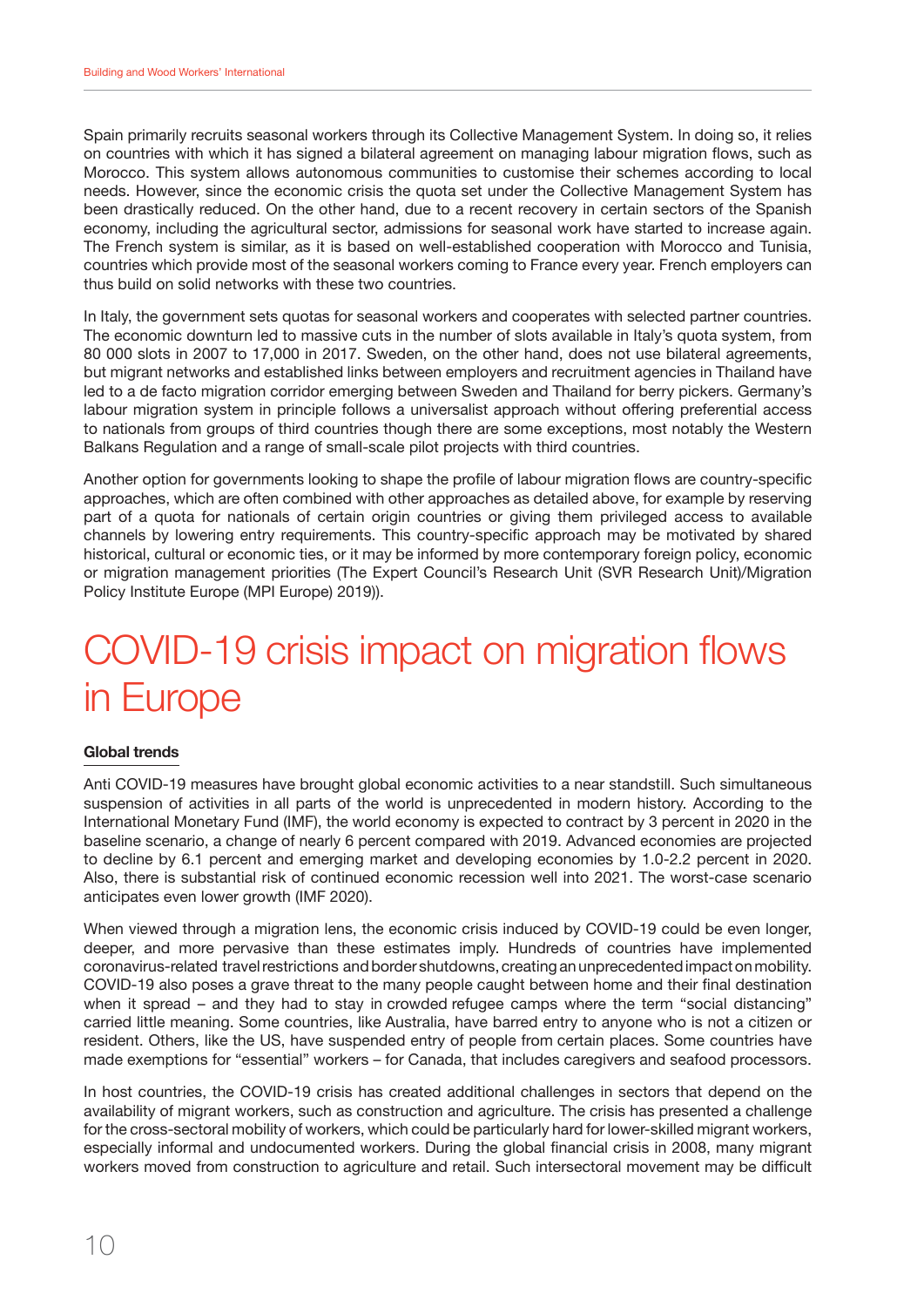at this time because the sectors that need more workers - such as health and information technology require specific skills and prior training.

Migration flows are likely to fall but the stock of international migrants may not decrease immediately. In 2019, there were around 272 million international migrants (including 26 million refugees). Under normal circumstances, migrants losing jobs would consider returning home. However, that has become impossible for many people because of travel bans and the suspension of transportation services. As a result, the rate of voluntary return migration is likely to fall, except in the case of a few cross-border migration corridors in the South (such as Venezuela-Colombia, Nepal-India, Zimbabwe-South Africa, Myanmar-Thailand) In other words, more people will stay on in their host country more than is typical.

The COVID-19 pandemic has placed many internal migrant workers in dire conditions, many losing their (mostly informal) jobs and unable to return home due to disruption to public transport services and movement restrictions. This is the reality for most migrant workers, especially those working in the informal sector and living in overcrowded slums (for example in India and China) (KNOMAD 2020).

#### **Migration in Europe: general trends**

In 2019, before the COVID-19 crisis, Europe accommodated 38 million non-EU migrants and 42 million EU-migrants. Europe was the second region hit hardest by the pandemic and implemented substantial measures to contain the virus, including border closers, travel restrictions, lockdowns and quarantine regimens. That resulted situation when millions of migrants have been stranded in countries that closed their borders. In many cases migrant workers who were locked in the host countries were the first ones to lose their jobs in non-essential industries.

Many people who were caught between home and their final destination when anti-COVID-19 measures were implemented were locked down in crowded refugee camps. The situation has been aggravated by the fact that during 2020 irregular migrant workers continued to arrive in Europe. During 2020, up to 26 April, a total of 19,827 people were recorded as arriving irregularly in EU countries by land or by sea along the three Mediterranean routes and 256 people were recorded as dead or missing in the Mediterranean crossing in 2020.

The inadequate system for processing asylum applications across Europe has led to many such camps in Europe, endangering the lives of people who already have fled hardship. Amnesty International reports that 37,000 refugees and asylum seekers reside in camps in Greece, though these camps have been designed only for 6,095 people. Access to food, toilets and showers is hampered as a result, with insufficient medical personnel to support the needs of these people living in precarious conditions. As the spread of COVID-19 has accelerated, the camps in Greece are at a serious risk of spreading the infection and hitting people hard that simply have no chance to respect the rules of hygiene or to isolate themselves. The most recent situation at the Turkish- Greek border revealed the situation of migrants stuck at the border in conditions completely unacceptable at any time. The Turkish government reversed its initial decision to open its borders and people were put at significant risk with potential catastrophic results given the facile way in which the virus could be transmitted among masses of people.

The EU Asylum Support Office announced on April 30, 2020 that the number of asylum applications had decreased by almost half from the previous month, when measures to combat the corona virus were strengthened. The Support Office announced that 34,737 asylum applications were submitted in 31 European countries in March, 43 percent less than in February. However, that office stated that just before the pandemic hit Europe, the number of asylum requests had risen to 65,300, while in the same period in 2019 it was 61,100.

Many migrant workers come to Europe from poorer Eastern European countries. Migrants who were on home leave or travelling out of their host country (including for visa renewal) when the travel bans came into place were unable to return to their jobs and were forced to stay in their home countries unemployed and with very poor welfare and social protection systems in place.

The lockdown of migrant workers in their home countries revealed the importance of migrant workers in many occupations. During the time of lockdown, it became evident that migrant workers are among "key workers" who perform "essential functions" needed to keep European citizens healthy and safe and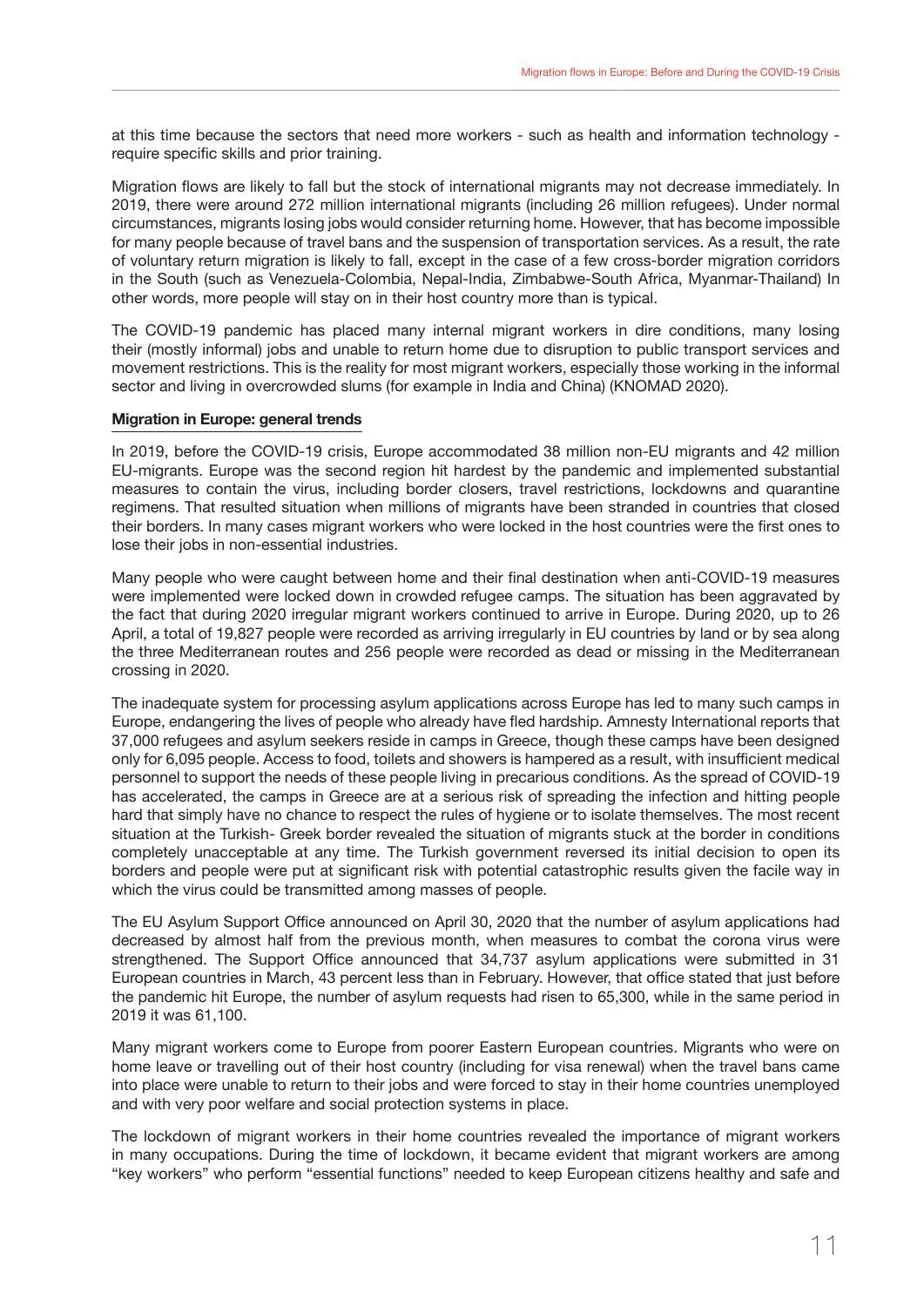to have continued access to basic services. The share of migrant key workers fluctuates around 20% in countries such as Belgium, Germany, Sweden and Austria. In Italy, about 28% of agricultural workers are migrants and 53% of them are from another EU country, mainly from Romania, Bulgaria, Slovakia and Poland, while the rest come from outside the EU, many of them undocumented (Dempster 2020).

As springtime was approaching, European countries, at standstill, became increasingly in need for migrant workers. At the end of March, the UK urgently needed to fill 90,000 positions to pick crops. In Italy, around 370,000 seasonal workers were needed to plant and harvest agri-food products. Similarly 150,000 in Spain, 276,000 in France and 300,000 in Germany, according to farmer associations. The forestry sector in Europe also needs seasonal workers. It is estimated that Europe needs between 800,000 and one million seasonal workers each year.

The pandemic has exposed some of the pre-existing cost and benefit asymmetries across Europe that have widely different economic realities. In an open letter dated March 31, the Bulgarian trade union Podkrepa demanded that the Bulgarian government either stop workers from leaving the country – by providing them with minimal basic income during the crisis – or to pressure receiving countries into protecting the economic rights and health of workers and to not send them back to Bulgaria before the crisis ends. So far, neither of these measures has been taken.

It is worth highlighting that dramatic loss of income among migrant workers resulted in a dramatic drop in remittances to the countries of origin. It is estimated that remittances to migrant sending countries in Europe and Central Asia will fall significantly, by about 28 percent in 2020, due to the combined effect of the global coronavirus pandemic and tumbling oil prices (KNOMAD 2020).

#### **Table 5. Major challenges for migrant workers in Europe during COVID-19 crisis**

| $\blacktriangleright$ Travel restrictions and border closure            |
|-------------------------------------------------------------------------|
| Limited access to social security and health care systems               |
| ▶ Poor living conditions in the host countries, including crowded camps |
| $\blacktriangleright$ Loss of income                                    |
| • Unemployment (in the host courtiers and in the countries of origin)   |
| $\triangleright$ Poor welfare state in the countries of origin          |

#### **Intra-EU labour migration (mobility)**

Freedom of movement has been the cornerstone of the European Union for nearly three decades but the COVID-19 pandemic has put a chill on this right, both as a result of national government actions to contain the spread of the virus and workers' own hesitance to travel in an era of social distancing and uncertain times.

In March, a number of European governments (including Austria, Bulgaria, Denmark, France, Germany, Hungary, Italy, Slovenia, and Spain) unilaterally closed their borders with neighboring EU countries, cancelled international flights, or imposed border checks in an emergency attempt to stop the spread of the coronavirus. These measures were joined by the temporary closure of the European Union's external borders to most nonresidents, as well as domestic lockdowns in many Member States imposing restrictions on nonessential movement.

These restrictions have not only affected freedom of movement but intra-EU labor mobility as well. Frontier workers who live in one EU country but work in another can no longer commute as easily. For instance, Poles who pre-pandemic commuted for work in nearby German towns protested the mobility restrictions as a threat to their jobs. There are also indications that the lockdown has affected long-term mobile workers, who habitually reside and work in another EU Member State. As of late March, more than 200,000 Romanian workers - currently the largest group of EU-27 free movers - had returned to Romania from EU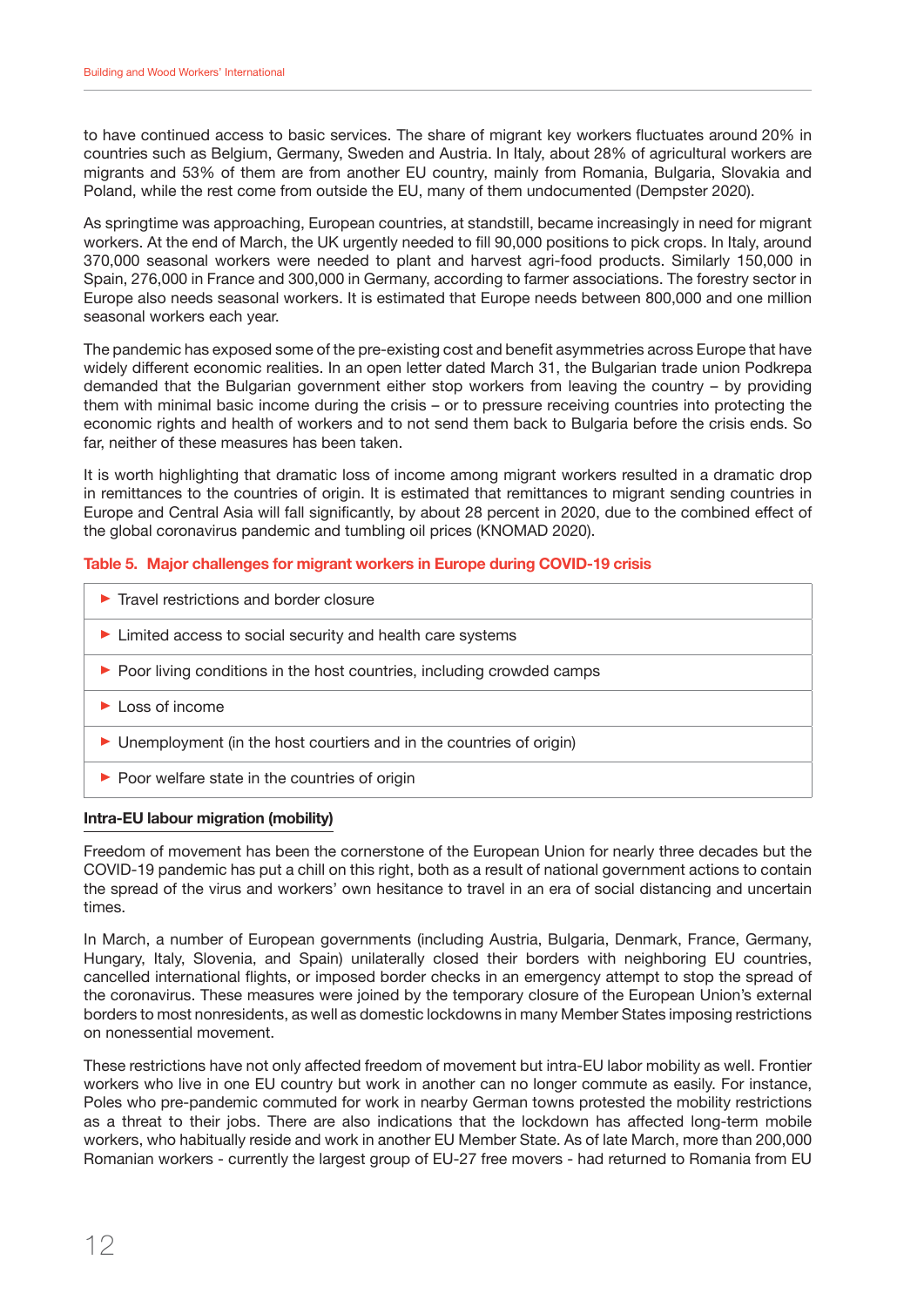countries most hit by the pandemic for reasons that may include precarious employment conditions, loss of income, as well as limited health insurance and social security coverage.

Border closures and restrictions on the mobility of EU workers are likely to be temporary and already there are signs of employers engaging in workarounds, such as British and German companies arranging special flights to receive seasonal workers. For many eastern Europeans, though, this is their only way to make ends meet. Lack of proper health care insurance, social protection, and adequate working conditions for eastern European workers, both at home and in the host countries, have already been a serious problem in the past (Andriescu 2020).

#### **Migration flows to/from Balkan countries**

Before the COVID-19 crisis, Balkan countries became a buffer zone for many migrants and refugees. For example, according to pre-crisis estimates by the International Organisation for Migration (IOM) only a small number of migrants entering Bosnia and Herzegovina (BiH) desire to stay in the country and instead seek to reach Western EU countries.

According to IOM estimates around 6,000 migrants and refugees were placed in quarantine camps during the pandemic. It was recorded by civil society organizations that in such camps people slept in tents close to each other and if they tried to leave the camp violence by the local police was observed. Many more migrants and refugees stayed outside the camps in hostels abandoned buildings or outdoors. In late April, the BiH Minister of Security stated that as BiH has an obligation to accept refugees from Syria, migrants from other countries will have to leave Bosnia and Herzegovina.

In Serbia, even before the government restricted movement, migrants and refugees were caught on the streets and taken to camps. During the state of emergency due to COVID-19, they do not have the opportunity to initiate an asylum procedure and regulate their status. The Commissariat for Refugees and Migration of Serbia stated on April 23 that more than 8,800 refugees, migrants and asylum seekers have been in complete quarantine in special camps since March 15, 2020 (Bogdanović 2020).

The situation in Balkan countries is aggravated by the fact that many migrant workers from Western European countries returned home due to the COVID-19 crisis. According to official data, 75,000 people returned to Serbia before early March. However, the media reported that about 400,000 people had returned to Serbia. About 24,000 Croats returned to their country, while about 27,000 returned to Albania, mostly from Italy and Greece in the first half of March. 200,000 people returned to Bosnia and Herzegovina. All these people would need to follow self-isolation requirements for at least two weeks and most likely would stay unemployed in their home countries with very weak welfare and social security systems in place (BIRN 2020).

#### **Migration flows from Moldova, Georgia, Ukraine**

After COVID-19 pandemic hit Western Europe, Moldova, Georgia and Ukraine witnessed massive return of their citizens.

In March 2020 over 40,000 Moldavian citizens returned to the country and around 7,000 were seeking help to return home. Most of the workers were employed in Italy, Spain, France and Israel and they have been hardest hit by the wave of factory closures, temporary layoffs and the almost complete shutdown of tourism across Europe. The return back home was not easy for Moldavian citizens as the government of Moldova was not ready for such development. Igor Dodon, the president of Moldova asked Moldovans abroad "to stay where you are" during the pandemic. The government even insisted that Moldovans would be allowed to fly home only if they bought €200 worth of medical insurance before boarding a plane. Following an outcry, it said returnees would have to take out private medical insurance within three days of arriving back in the country (Hutuleac 2020).

Ukrainians belong to the largest migrant groups with valid residence permits in the EU. According to Eurostat and the Ukrainian State Statistics Service, Poland, Italy, Czechia and Hungary represented the leading destinations for Ukrainian citizens in terms of all valid permits for remunerated activities before COVID-19. Many more migrant workers from Ukraine went to work in EU countries without permit documents using the advantage of a visa-free regime. IOM estimates that before the COVID-19 crisis that around 3 million of Ukrainians worked abroad and about 20-25% came back due to pandemic. The majority of an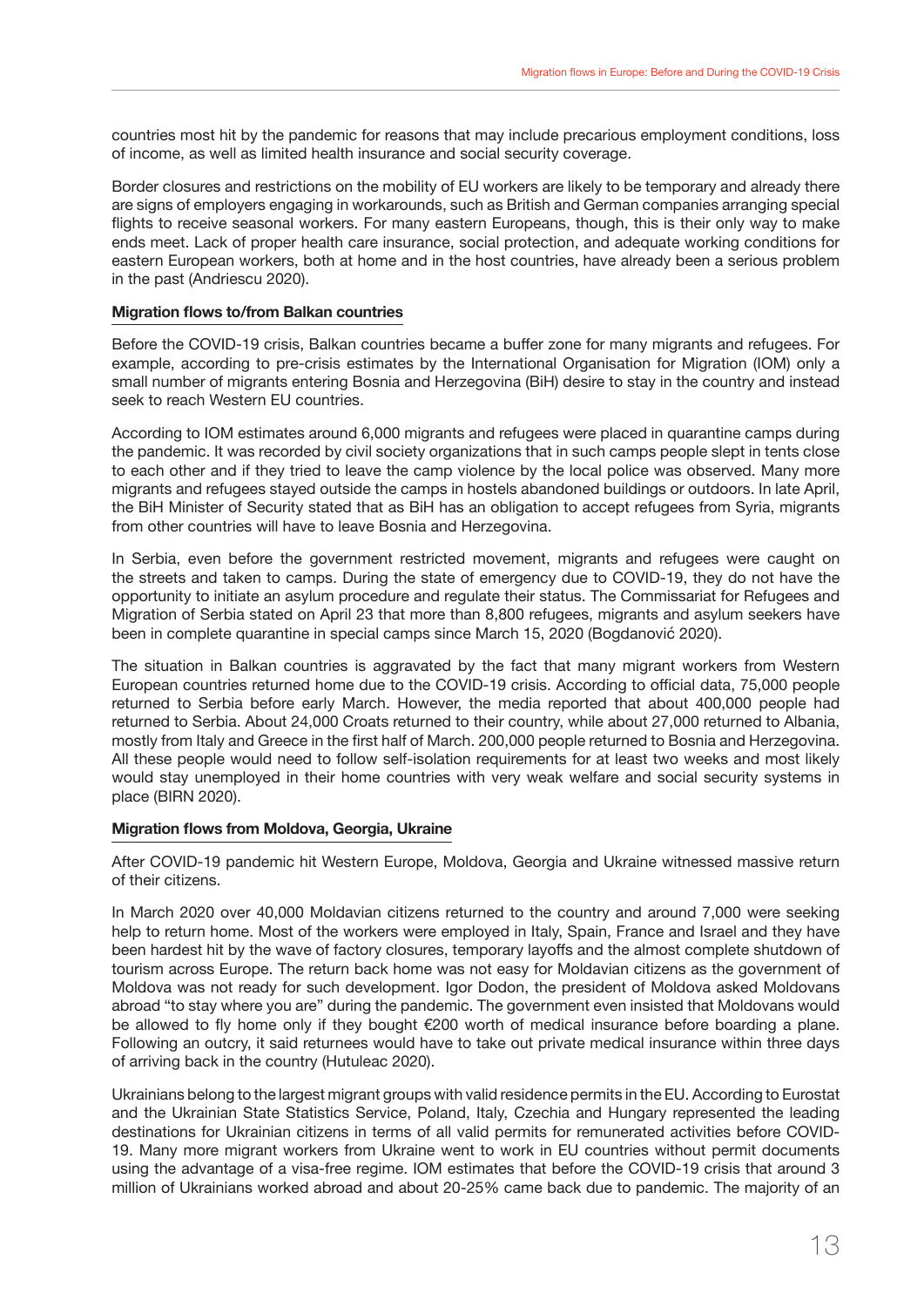estimated 3 million Ukrainian migrant workers abroad were employed in low-skill occupations and even small disruptions in income or an increase in expenses could have a crippling effect on them and their families. Migrants engaged in informal employment will face even greater dangers of unemployment and exploitation. Facing the brunt of job cuts, Ukrainian migrants returned home and had to look for new sources of income in conditions of an equally, or worse, affected domestic economy.

In this situation the Ukrainian government made paradoxical decisions. On one side the Ukrainian government made a return home journey difficult for migrant workers. Ukraine closed most of its border crossing points and banned cross-border bus, pedestrian and train traffic on 16 March. The only remaining option was to travel by car. Many Ukrainian migrants based in Poland and Hungary desperately tried to return home as soon as possible, which led to queues and crowds at the open border posts. Meanwhile, those without a car had to wait at checkpoints for special shuttle buses. On the other side, the Ukrainian government did not allow Ukrainian workers who were invited to work in Western European countries to leave home for work. That was the case of 14,000 construction workers who were invited to work in Finland. These workers are unemployed in their own country and cannot go to work abroad (Prague Process 2020).

Regarding migrant workers from Georgia, they faced enormous challenges to return home as Georgia implemented strict travel restrictions and closed its borders. For example, there are around 9,500 Georgians legally working in Poland. Many have suddenly found themselves out of work due to the mass closure of businesses and could not return home. Another challenge is related to the fact that 78,000 foreign nationals were classified as immigrants in Georgia in 2019. The majority of these people were locked in the country and reported loss of income, especially people who worked in professions affected by COVID-19, or those who relied on part-time, informal jobs to support their studies and living costs (International Organization for Migration 2019) (KNOMAD 2020).

#### **Migration in CIS countries**

Even borders that are usually open, such as between Russia and Central Asia (CA), hardened as COVID-19 spread through the region. Hundreds of migrant workers from Central Asian countries were stranded at various airports after Russia and other neighboring countries closed borders and grounded flights to the Kyrgyz Republic, Uzbekistan and Tajikistan, forcing them to camp out at the terminals for weeks until the issue was resolved by their respective governments. Adding to the bottleneck at airports, the travel bans coincided with spring celebrations in Central Asia when many migrant workers return home after laboring through the winter.

The COVID-19 crisis also revived the discussion in Russia and CA countries on migration as travel restrictions or border closings highlighted the vulnerability of stranded migrant workers exposed to unhygienic conditions in crowded airports, unable to self-quarantine and with limited or no access to medical services.

Workers from CA countries who managed to return home found themselves in a very difficult situation as they were contained in special hostels and dorms for two weeks quarantine and then had to observe selfisolation measures at home without any income support from the state.

High dependence on remittances from Russia is likely to increase the impact of negative external shocks on the Central Asian economies of Kyrgyzstan, Tajikistan and Uzbekistan. Remittances sent home by millions of expatriate workers in Russia, most of them employed in the construction sector, account for about two-thirds of GDP in both the Kyrgyz Republic and Tajikistan. The Kyrgyz Republic saw remittances fall 9 percent in the first two months of 2020 compared with the same period the previous year (KNOMAD 2020).

#### **Examples of EU countries' migration legislation and practice**

In the EU, public policies affecting migration and the surrounding political discourse in the middle of the pandemic have taken different paths. The Italian Minister for Agriculture Teresa Bellanova (Italia Viva party), stated that in times of coronavirus "we truly realize that it is we who need the immigrants" rather than them who need us. In mid-March, she called for the immediate regularisation of 600,000 undocumented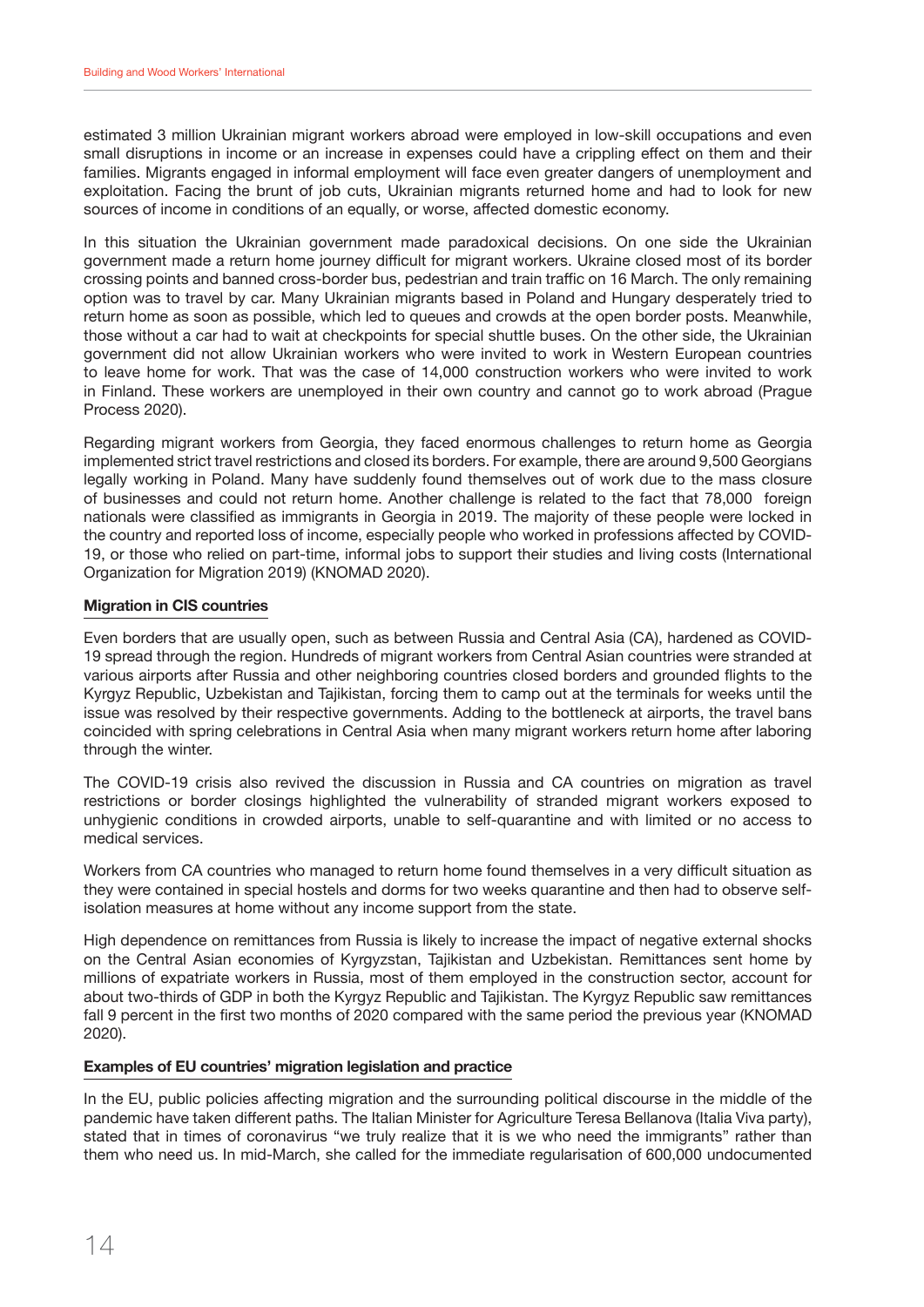<span id="page-16-0"></span>workers in agriculture and the care sector with temporary residence permits of six months (renewable for another six months) "in order to get the economy moving again." (Roland 2020)

Portugal announced that it will grant temporary residence permits to all asylum seekers who had their applications pending. Sweden announced a 12-month extension to several labour market integration programs allowing migrants whose subsidies would expire in the near future to remain employed. Spain loosened its regime of immigration detention. Germany suspended the use of the Dublin regulation – the law that determines which EU state is responsible for examining an application for asylum. Ireland said it will respect a firewall for any undocumented people seeking healthcare or social services during the pandemic: they will not be reported to immigration or the police. Forced deportations are also down. The Irish government introduced a pandemic unemployment payment that covers regular and irregular migrant workers.

But Greece, Belgium, the Netherlands, Cyprus and Slovenia have temporarily suspended access to asylum, and Hungary has cancelled the right to asylum altogether because of "risk related to the spread of COVID-19" (Fasani 2020).

Many governments and businesses in Western Europe have pushed for travel exemptions for Eastern Europeans in order to tackle the dire shortages of seasonal labour at this time of the year. On March 30, the European Commission released new "practical advice" to ensure that cross-border and frontier workers within the EU, in particular those with critical professions, can reach their workplace. The definition of "critical professions" is extremely flexible: "This includes but is not limited to those working in the health care and food sectors, and other essential services like childcare, elderly care, and critical staff for utilities." (Manès Weisskircher 2020).

# **Conclusions**

The COVID-19 crisis has reminded everyone that migrants are essential to the economies and societies of Europe. It has already led to reconsidering priorities and changes in immigration policies in some European countries (for example Italy, Portugal and Sweden) for key sectors and to including low-skilled labourers, such as seasonal workers. In other European countries (for example, Hungary, Greece) the COVID-19 crisis has strengthened far-right populistic rhetoric and anti-migrant policies.

The Covid-19 pandemic risks deepening persistent inequalities between Western and Southeastern Europe (including non-EU countries), reinforcing the peripheral status of the latter. Even before the crisis, countries in Central, Eastern and Southern Europe were already among the poorest and most unequal on the continent. In the past, countries like Bulgaria, Lithuania, Romania, Serbia or Poland imported cheap labour from non-EU neighbor countries such as Moldova, Belarus, Ukraine and Russia where wages were even lower. The pandemic worsened even this mechanism: since the opening of the Covid-19 crisis and the closing of the Schengen borders, these sources of a cheap workforce vanished. In the end, migrant workers are the ones paying the price of their country's peripheral position, having to choose between staying unemployed or exposing themselves to more dangerous working conditions at home or abroad and getting poor wages for their hard work.

The COVID-19 crisis has also exposed anti-humanitarian policies that countries in Europe have implemented towards refugees. These policies put refugees in a situation when they have had no choice but to stay in crowded refugee camps in unrelentingly harsh conditions with high risk of virus contagion.

The Covid-19 pandemic could also become an opportunity to reconsider business models and migration policies. It could encourage policy makers in Europe to cooperate closely and rethink the continent's approach to migrant workers by raising wages, improving working conditions and securing access to social security systems.

Trade unions and civil society organizations should strengthen their cooperation in Europe and advocate for urgent measures and structural reforms to address the impacts of the COVID-19 pandemic on migrant workers. These measures and reforms should aim to improve the working and living conditions of migrant workers and refugees on sustainable bases and improve the functioning of work-permit systems.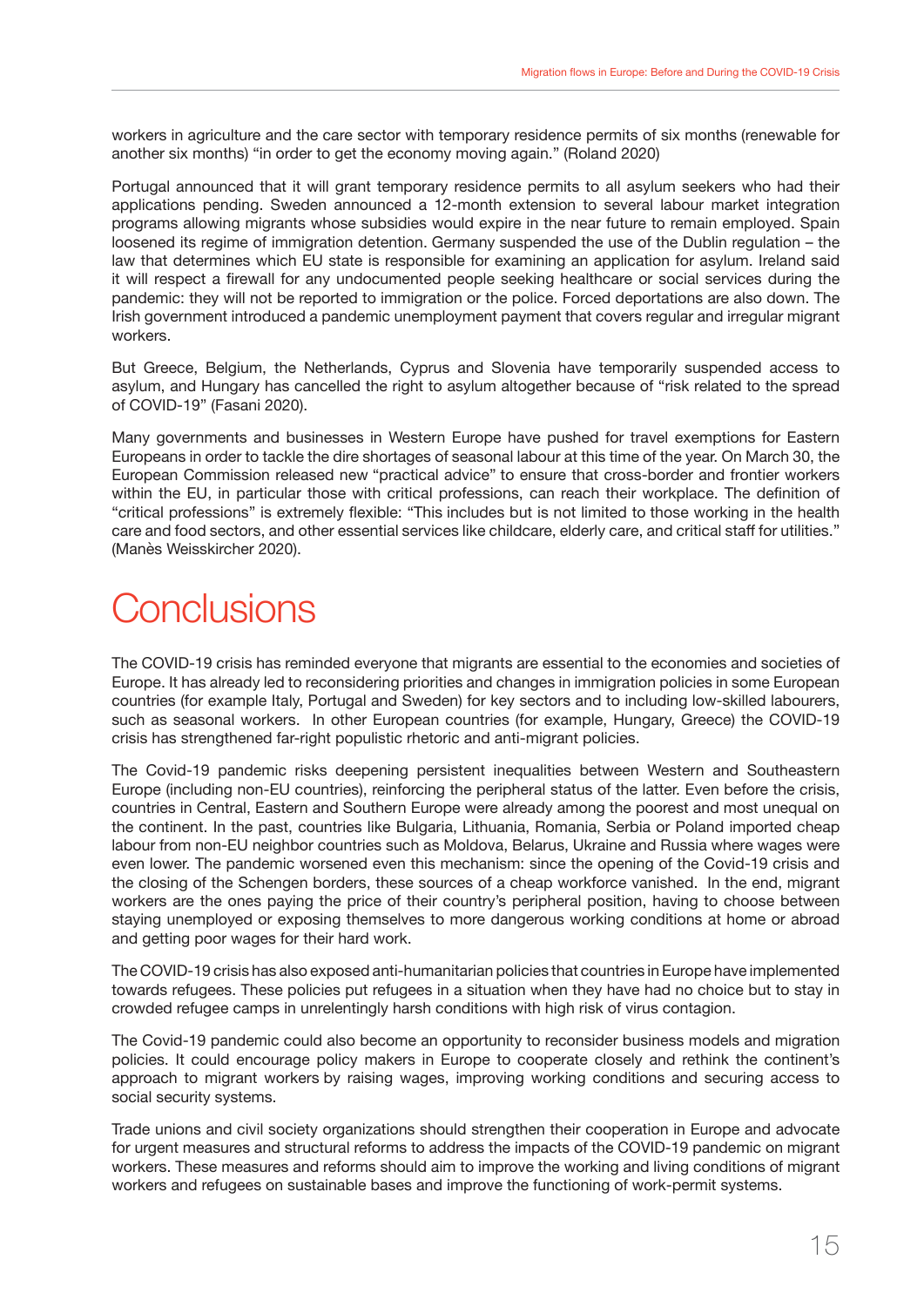<span id="page-17-0"></span>The COVID-19 pandemic has shown the extremely interconnected nature of the world that leaves everyone vulnerable to a breakdown at a global scale. But some people are more vulnerable than others. The risks undertaken and the vulnerable position of migrant workers and refugees has gained more visibility because of the pandemic but these conditions have been there for many years. Actions to ensure migrant workers' rights are important in the short and longer term as the current reality underscores that migrant workers are crucial for national economies in Europe.

### Sources

- Andriescu, Monica. 2020. Under Lockdown Amid COVID-19 Pandemic, Europe Feels the Pinch from Slowed Intra-EU Labor Mobility. 05 01. Accessed 05 17, 2020. https://www.migrationpolicy.org/article/covid19-europe-feelspinch-slowed-intra-eu-labor-mobility.
- ASTRA. 2019. About 700 workers from BiH, Serbia and Northern Macedonia were most severely exploited working on construction capital state facilities in Baku (Azerbaijan), 2007-2009. 12 03. Accessed 05 25, 2020. https://www. astra.rs/wp-content/uploads/2019/12/Serbaz\_najava\_presude\_eng.pdf.
- BIRN. 2020. Koliko se državljana Srbije i zemalja regiona vratilo u svoje zemlje usled krize izazvane pandemijom. 04 17. Accessed 05 21, 2020. https://www.021.rs/story/Info/Srbija/240627/Koliko-se-drzavljana-Srbije-i-zemaljaregiona-vratilo-u-svoje-zemlje-usled-krize-izazvane-pandemijom.html.
- Bogdanović, Nevena. 2020. Balkanska ruta i dalje 'igra života i smrti'. 05 05. Accessed 05 21, 2020. https://www. slobodnaevropa.org/a/izbeglice-migranti-balkanska-ruta-koronavirus/30594672.html.
- Dempster, Helen. 2020. Four Reasons to Keep Developing Legal Migration Pathways During COVID-19. 05 15. Accessed 05 17, 2020. https://www.cgdev.org/blog/four-reasons-keep-developing-legal-migration-pathwaysduring-covid-19.
- European Commission. 2020. 2019 Annual Report on Intra-EU Labour Mobility . Brussels: European Commission.
- European Council on foreign relations. 2019. False moves: migration and development aid. European Council on foreign relations.
- Fasani, Francesco. 2020. Immigrant key workers in Europe: The COVID-19 response that comes from abroad. 05 05. Accessed 05 19, 2020. https://voxeu.org/article/covid-19-immigrant-workers-europe.
- Hutuleac, Valeria. 2020. Moldova Braces for Large Numbers of Returning Migrants. 04 09. Accessed 05 23, 2020. https://rovienna.iom.int/story/moldova-braces-large-numbers-returning-migrants.
- International Organization for Migration. 2019. World Migration Report 2020. Geneva: IOM.
- International Organization for Migration. 2020. Rapid needs assessment: Covid-19 related vulnerabilities, risks and needs among third country migrants in Georgia. 04 30. Accessed 05 18, 2020. https://georgia.iom.int/sites/ default/files/publication/RNA%20Survey\_ENG2.pdf.
- International Organization for Migration. 2019. Survey on migration and human trafficking in Ukraine, Moldova, Georgia and Belarus,2019. Geneva: IOM.
- KNOMAD. 2020. COVID-19 Crisis Through a Migration Lens. Policy Brief, World Bank Group.
- Liperi, Maria Saide. 2019. "The EU's Externalisation of Migration Management Undermines Stabilisation in the Western Balkans." Istituto Affari Internazionali (IAI).
- Manès Weisskircher, Julia Rone, Mariana S. Mendes. 2020. The only frequent flyers left: migrant workers in the EU in times of Covid-19. 04 20. Accessed 05 23, 2020. https://www.opendemocracy.net/en/can-europe-make-it/onlyfrequent-flyers-left-migrant-workers-eu-times-covid-19/.
- Prague Process. 2020. The Impact of COVID-19 on Ukrainian Labour Migrants in Czechia, Hungary, Poland and Italy. 05 05. Accessed 05 20, 2020. https://rpr.org.ua/en/news/the-impact-of-covid-19-on-ukrainian-labour-migrantsin-czechia-hungary-poland-and-italy/.
- Roland, Deniel . 2020. Growing Intra-EU Migrations in the Era of Coronavirus? 05 18. Accessed 05 20, 2020. https:// www.institutmontaigne.org/en/blog/growing-intra-eu-migrations-era-coronavirus.
- The Expert Council's Research Unit (SVR Research Unit)/Migration Policy Institute Europe (MPI Europe). 2019. Legal migration for work and training: Mobility options to Europe for those not in need of protection. Berlin: The Expert Council's Research Unit (SVR Research Unit)/Migration Policy Institute Europe (MPI Europe).
- World Economic Forum. 2020. How COVID-19 is throttling vital migration flows. 04 08. Accessed 05 17, 2020. https:// www.weforum.org/agenda/2020/04/covid-19-is-throttling-vital-migration-flows/.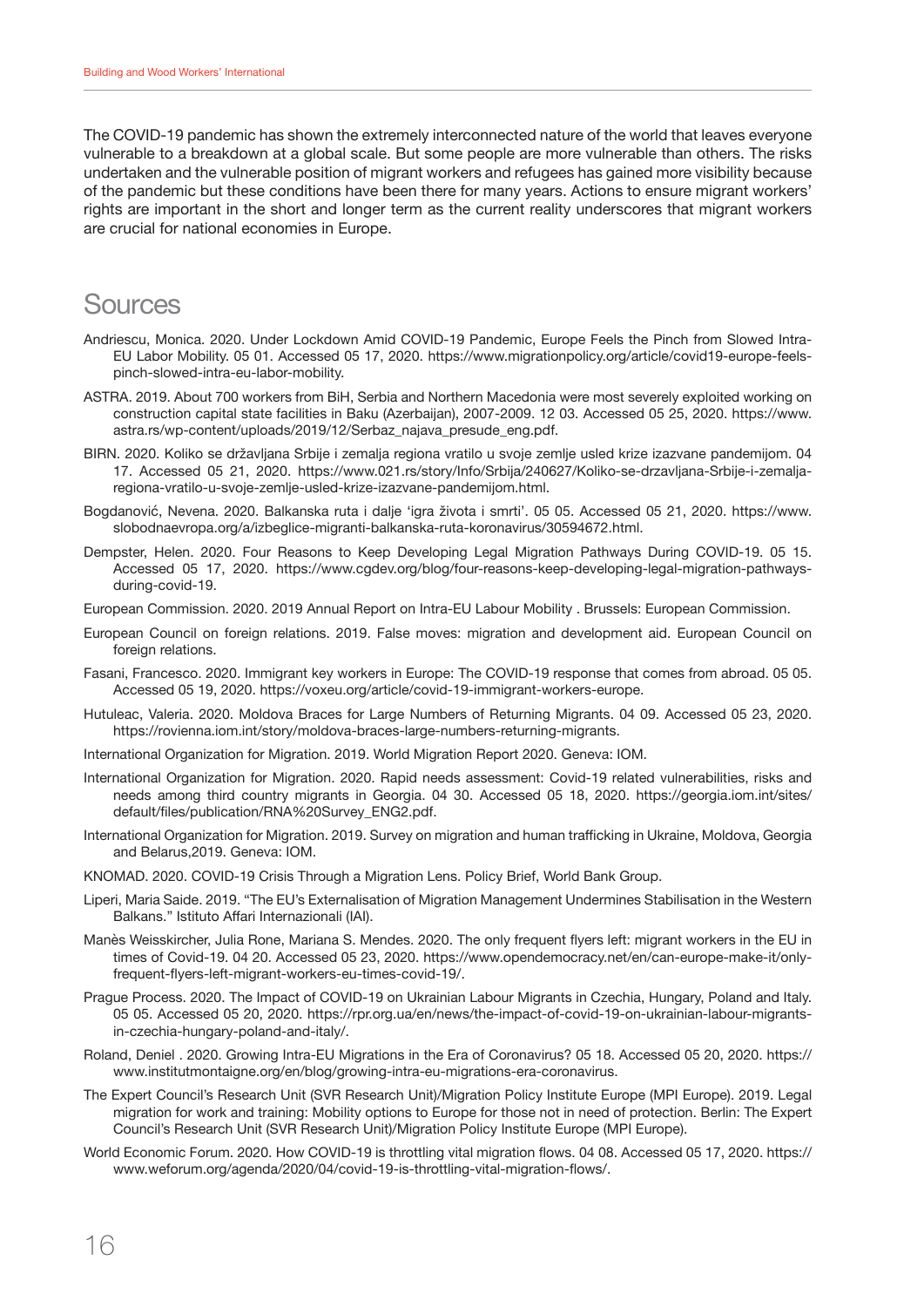### <span id="page-18-0"></span>**Abbreviations and definitions**

| <b>FU</b>                                | European Union                                                                                                                                                                                                                                |
|------------------------------------------|-----------------------------------------------------------------------------------------------------------------------------------------------------------------------------------------------------------------------------------------------|
| <b>EFTA</b>                              | European Free Trade Association<br>(Switzerland, Iceland, Liechtenstein, Norway)                                                                                                                                                              |
| <b>EUFA</b>                              | Eurasian Economic Union                                                                                                                                                                                                                       |
| <b>EU-LFS</b>                            | <b>EU Labour Force Survey</b>                                                                                                                                                                                                                 |
| EU 28 \ EFTA movers                      | EU or EFTA citizens who reside in an EU or EFTA country rather than<br>their country of citizenship                                                                                                                                           |
| <b>CIS</b>                               | Commonwealth of Independent States                                                                                                                                                                                                            |
| <b>IDP</b>                               | Internally displaced persons                                                                                                                                                                                                                  |
| Europe<br>(for the purpose of the paper) | EU\EFTA countries, EUEA countries, Balkan countries, CIS countries,<br>Turkey and the UK                                                                                                                                                      |
| <b>EU Mobility</b>                       | EU or EFTA citizens moving their habitual residence to another Member<br>State/EFTA country other than their citizenship and/or working in a<br>different Member State/EFTA country than the one where they reside<br>(cross-border workers). |
| Labour Migration                         | Labour migration is defined as the movement of persons from their<br>home State to another State for the purpose of employment (including<br>labour mobility in EU)                                                                           |
| Migrant workers                          | Persons who moved from their home State to another State for the<br>purpose of employment (including labour mobility in EU)                                                                                                                   |
| Irregular migrant workers                | Irregular (unauthorized or undocumented) migrant workers are persons<br>who are employed without legal authorization to work                                                                                                                  |